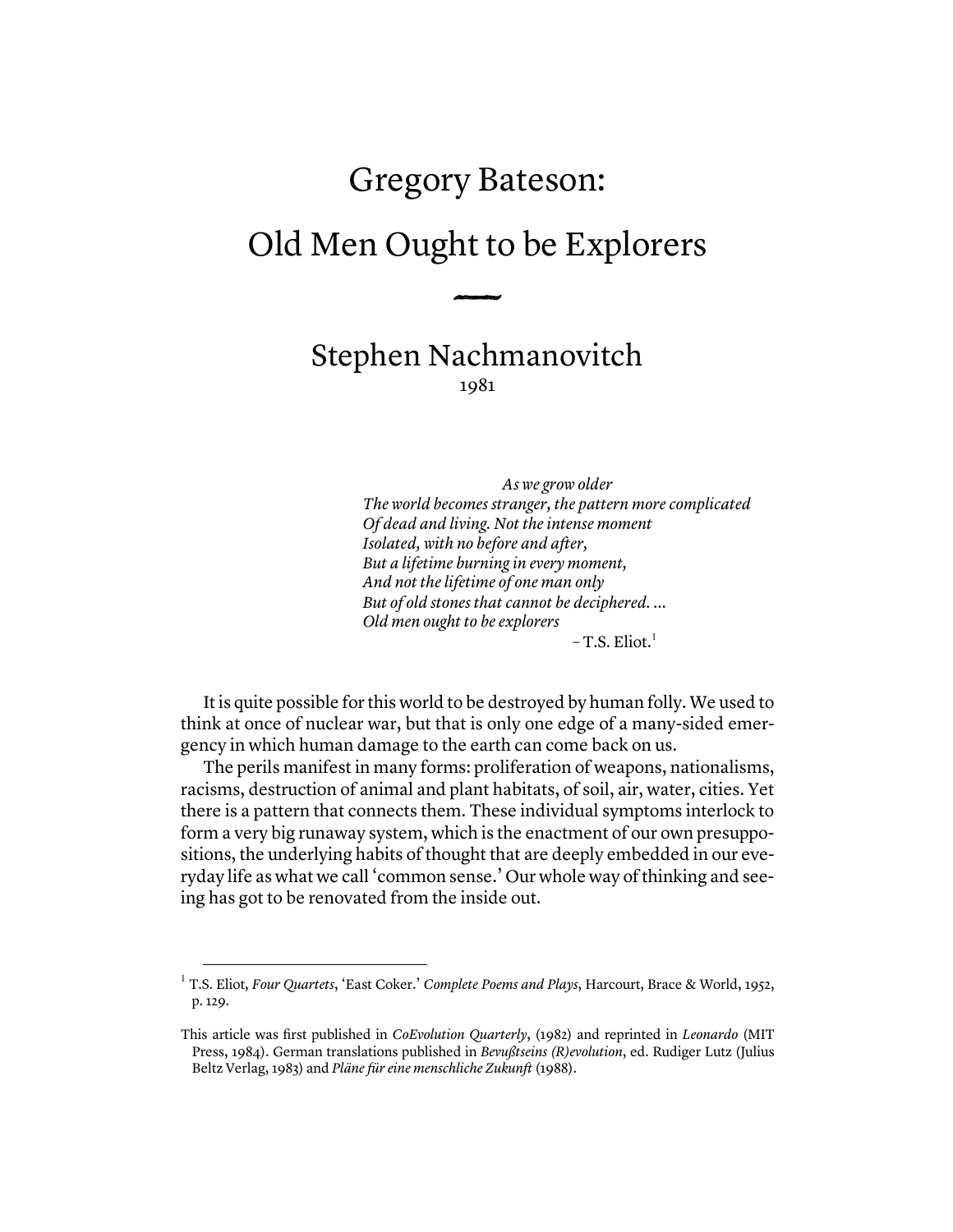It is a crisis of mind. It's a case of wake up or die. We have the whole nightmare-history of political revolutions against bloody regimes, replacing them by still more bloody regimes, to teach us that *that* is not the way out. The only way out is a spiritual, intellectual, and emotional revolution in which we learn to experience as biological facts, first-hand, the interlooping connections between person and person, organism and environment, action and consequence – when we are able to talk a language that includes the context in each thought. Our present language *excludes* context.

I had a beloved friend and mentor named Gregory Bateson, an English anthropologist, philosopher, biologist, psychologist, who exemplified this kind of renovated thinking and seeing. He articulated a body of ideas that show the links among the symptoms, the weave of the total pattern, and – not answers, but a way of asking better questions, tools for ("Steps to…") thinking our way out.



I want in these pages to paint a portrait, to give some sense of my own experience of him, not just because of who he was, but because he pointed toward something very important, and because who he was and what he pointed to were so intimately related. That is why he is worth writing about and remembering, for he certainly was not interested in personal monuments and memorials, and is probably snorting at me right now from his refuge in the Unconditioned.

We first met in the summer of 1972 on the redwood-forested campus of the University of California at Santa Cruz. We just sort of bumped into each other on a path. I was a graduate student in psychology seeking a more authentic academic path than I was finding at Berkeley. He, in spite of being at 68 a senior figure in half a dozen sciences, had never fit a conventional niche in the academic world, and was now coming to Santa Cruz as a part-time lecturer. He was physically enormous, six foot five stooped over, slow-moving, with a shock of white hair and a benign smile that mixed inexhaustible good humor with the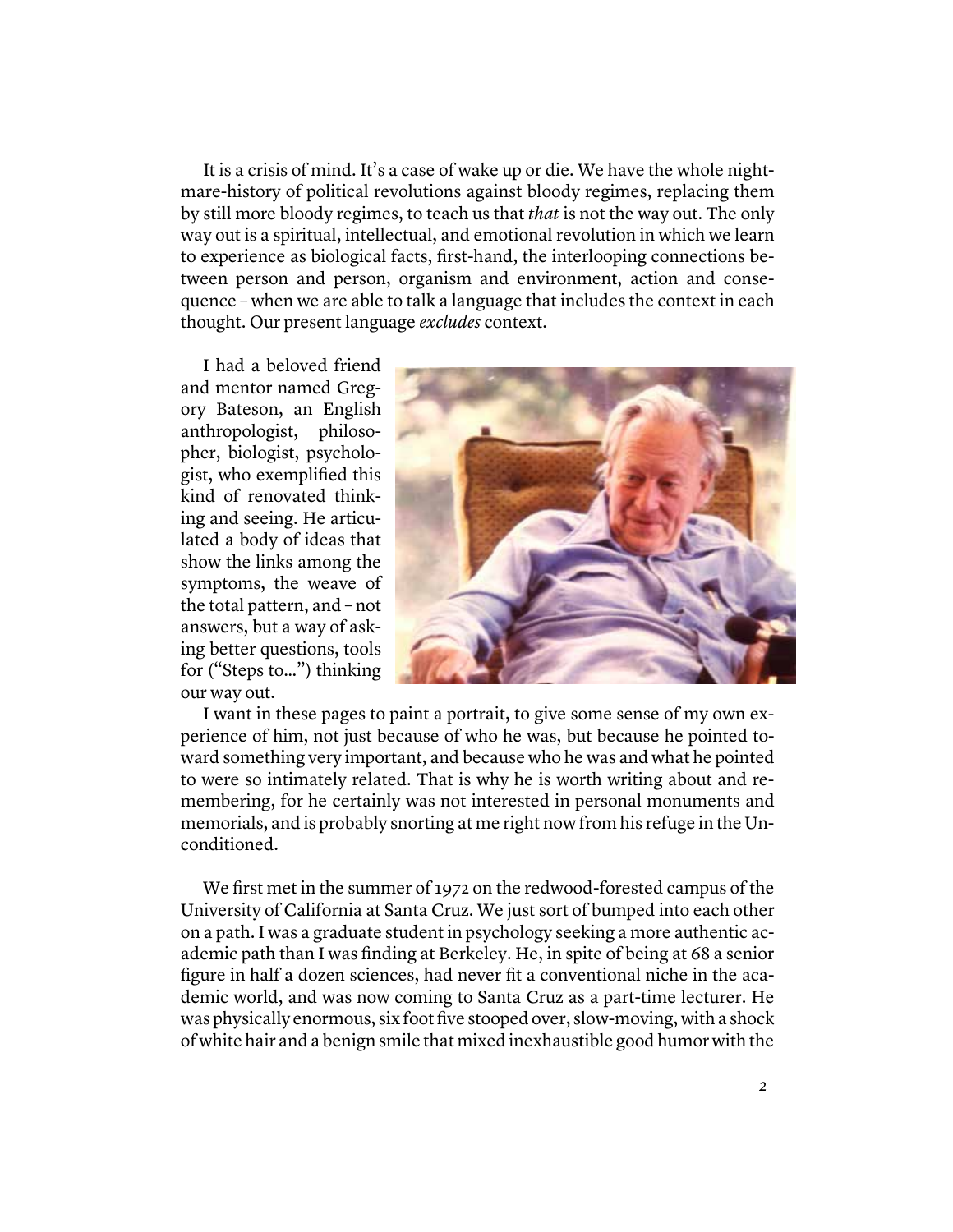sadness of one who's seen it all. The voice was a deeply resonant King's English. We spent some time walking circles round each other; didn't say much. But there was an arresting sense of recognition – of what? There weren't words for it that day, but it's what he came to call "the pattern which connects." The following week I moved down to Santa Cruz to become Gregory's student.

On Independence Day, 1980, at noon, he died, aged 76, in the guest house of the San Francisco Zen Center.

What happened in between, for me, was a permanent shift in how I saw the world, or rather, a sure confirmation of a way that was always in there, in the background, but only in bits and pieces, hints and rumors.

Gregory had a favorite trick for letting a new group of people "get their feet wet" in "what it's all about." I can still see him walk in, towering and gawky in his wild Hawaiian shirt, and somewhat defiantly throw into the center of the table the body of a large crab. With a salacious twinkle in his eyes, he would ask us to pretend that we were Martian anthropologists, that is, intelligent beings (whatever *that* means) who have no presuppositions at all about what "life on earth" might be or look like. From this point of view, he would ask us to show that this object had been produced by a living thing (whatever *that* means). Over the years he used crabs, seashells or other remains of organisms; or he would put on the table a painting by Blake or some native artwork from the South Seas; or a copy of the Bodhisattva vow to save all beings. Our job was to start from a concrete object, of a size that we could hold in our hands and turn over; and step by step extract from it (or rather, from our developing relationship with it) an understanding of what it is to be part of a living – and therefore sacred – world. From there it was like opening an infinite series of Chinese boxes (except that each succeeding box contained a bigger one!) getting into abstract, formal, global issues, but always securely grounded to that crab or other piece of data that we could see and hold.

His central contribution was the expansion of our idea of biological processes to include mind (organisms secrete not only bones and tissues, they secrete behavior, communication, arts, religions); and the expansion of our idea of mind to include nature (learning and evolution mirror each other; the embryo *knows* when it grows hands and feet with their intricate patterns of segmentation, branching and symmetry; a culture *knows* as it grows rituals over the generations). All biological data, the crab as well as the poem, are, in his friend Warren McCulloch's phrase, "Embodiments of Mind."

The effect of this view is not to bring the psychological and spiritual "down" to the level of material (as behaviorism or positivism does), nor to evaporate the world of bodies and behavior "up" to the level of mind and spirit. It just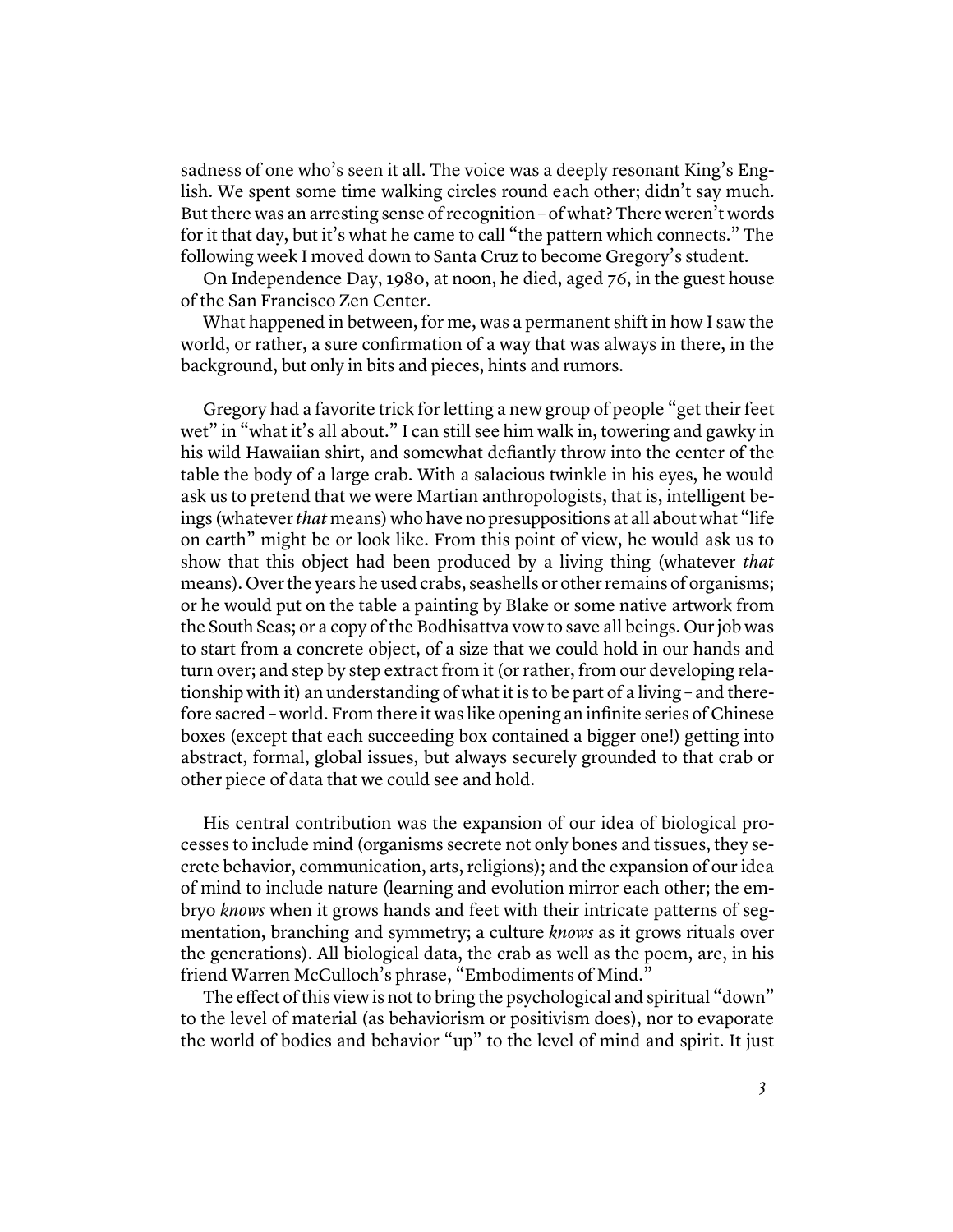isn't divided that way. In 1793 Gregory's most beloved poet William Blake wrote:

Man has no Body distinct from his Soul for that call'd Body is a portion of the Soul discern'd by the five Senses, the chief inlets of Soul in this age. … Every Thing that Lives is Holy.<sup>2</sup>

All this is well-understood in philosophies like Taoism and Buddhism. But Gregory showed that if we take on the data and theoretical groundwork of our own dualistic Western science, if we follow them very carefully, they will lead us right out of our habitual dualism into what we now call a paradigm shift.

There is a genre of scientific writing called the "principia," which deals with fundamentals. Perhaps *Mind and Nature*, Gregory's final summing-up of his work before diving into new territory, is a kind of *Principia Creatura*, a work that asks what are the axioms that underlie a science of all living, communicating, evolving systems, i.e., all minds:

What pattern connects the crab to the lobster and the orchid to the primrose and all four of them to me? And me to you? And all six of us to the amoeba in one direction and to the back-ward schizophrenic in another?

I want to tell you why I have been a biologist all my life, what it is that I have been trying to study. What thoughts can I share regarding the total biological world in which we live and have our being? How is it put together?

What now must be said is difficult, appears to be quite EMPTY, and is of very great and deep importance to you and to me. At this historic juncture, I believe it to be important to the survival of the whole biosphere, which you know is threatened.

What is the pattern that connects all living creatures? $3<sup>3</sup>$ 

v v v v

<sup>2</sup> William Blake, *The Marriage of Heaven and Hell* p. 4. See *Complete Poetry and Prose*, ed. David Erdman, Anchor, 1973.

<sup>3</sup> G.B. *Mind and Nature*, Dutton, 1979, p. 8.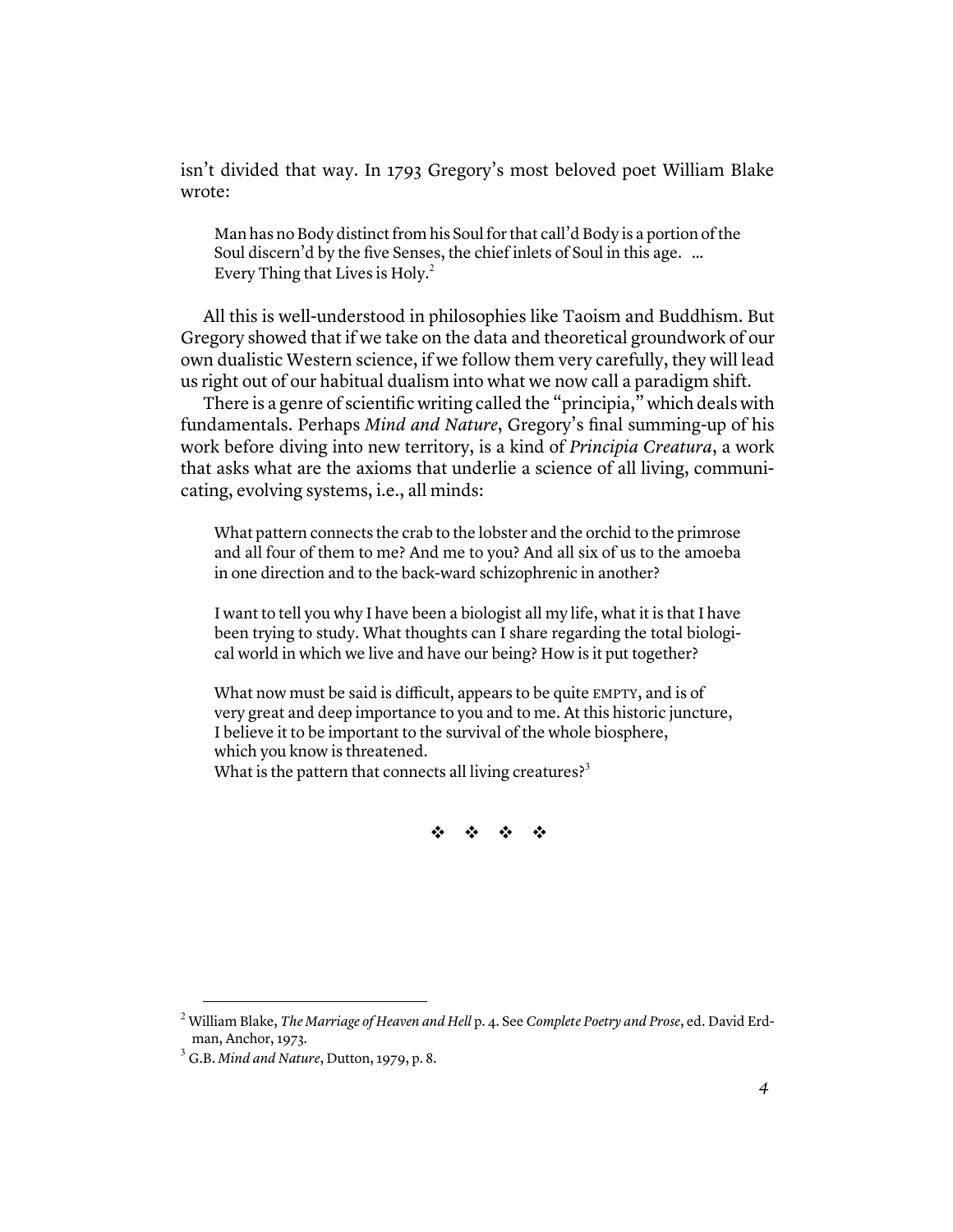#### Teaching …

And then there was, almost every year, a vague complaint which usually came to me as a rumor. It was alleged that "Bateson knows something which he does not tell you," or "There's something behind what Bateson says, but he never says what it is."<sup>4</sup>

Kai – "Hm … there's just a little bend … There's a little place where you bend around the corner, and I just see the tail end of you disappearing, when you're talking." Gregory – "You should come around the corner too!"<sup>5</sup>

Gregory was perhaps most prolific as a teacher. In his last four decades he had a rich crop of mind-children, who have carried a certain spirit and viewpoint into their varying fields. Multiple versions of relationship: all of us are different and see Gregory differently – he did not try, and could not have succeeded, in turning out imitation Batesons. Yet something is there, not quite definable, a shared experience of integrity and authenticity. When we met we tended to become friends. Often we would first bump into each other at the Batesons' house, and become involved in vivid, fruitful conversations that would last way into the night. Just as we really got going Gregory would excuse himself and go to bed, muttering on the way out, "They're breeding!" He had done his part and the rest was up to us.

Anything I write 'about' 'Gregory' is in a sense a deception, because there was no Gregory other than Gregory-in-relationship. This carried over so clearly into his way of teaching, which was dramatic (Socratic) rather than expository. As a lecturer, delivering a one-way message, he could be almost incomprehensible unless you already knew what he was talking about. But in small seminars and conferences he was devastatingly effective: becoming one with a group of people he wove together and inspired but who were freely exercising their own powers and ideas, creating a collective self that really *thinks*.

He said, "It takes *two* to know one."

That is why, for my money, the clearest, most accurate written exposition of his material is found in the metalogues, the fictionalized Platonic

<sup>4</sup> G.B. *Steps to an Ecology of Mind*, Chandler, 1972, p. xix.

 $<sup>5</sup>$  From an unpublished film, "The Pattern Which Connects," by Kai de Fontenay, Marlow Hotchkiss,</sup> and Stephen Nachmanovitch. Footage by Kai de Fontenay.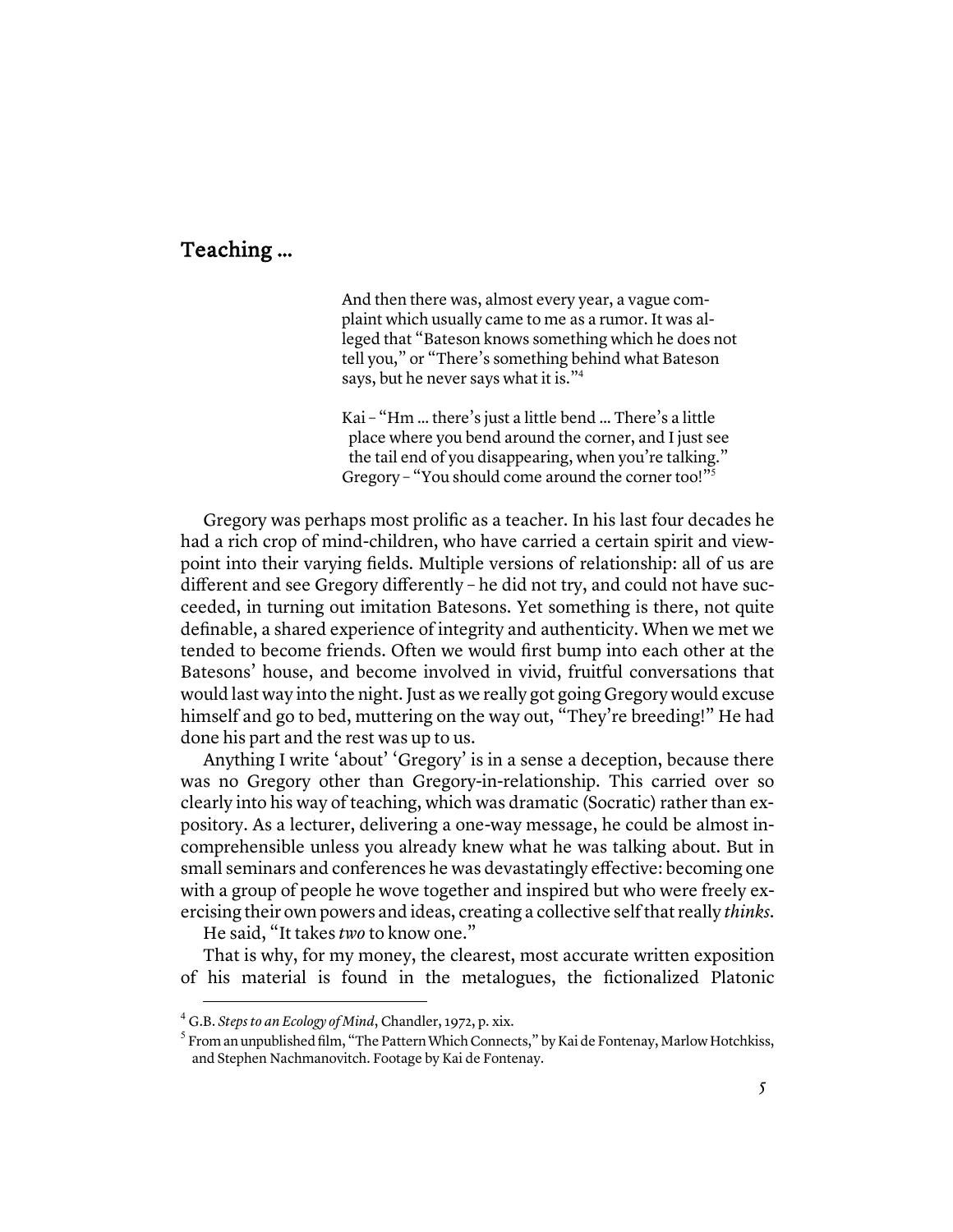father/daughter dialogues published over the years and collected in the first part *of Steps to an Ecology of Mind*; and likewise *Our Own Metaphor* by Mary Catherine Bateson, her account of her father's 1968 conference on the Effects of Conscious Purpose on Human Adaptation – in which we see Gregory's way of thinking embedded in a matrix of give-and-take with others, a live stochastic process of people and ideas mingling, disagreeing, coevolving into an openended whole.

A metalogue is a discussion in which the language is isomorphic – similarly shaped – to what's being talked about. His everyday way of talking was in metalogues – his own metaphor; what you had in front of you was the Real McCoy. In talking with Gregory about something, I felt that the talking was closer to the something than with anyone else I knew.

He served rather as a kind of nexus where the ideas met and propagated outward – not self, but organism-plus-environment; not causality, but interrelatedness.

He had a teaching toolkit of bits of information, data from experiments, from experience, from art, poems and savory quotations he loved to recite, which were in and of themselves important, but they were not 'it': they were, rather, "illustrative of 'it.'" They were, he said, "a sort of carrier wave." He worked with a repertoire of stories, three or four dozen multipurpose parables. Gregory's explanations were built from these stories, combined, inverted, end-linked in various ways, much as giant protein molecules are built from a fixed repertoire of 20 amino acids.

And there were the gaps he left, for that inexpressible yet palpable feel for complexity to set in around the table; for the multiple levels of meaning to ripen: then he recited:

```
It was when I said,
"There is no such thing as truth,"
That the grapes seemed fatter.
The fox ran out of his hole.
… 
It was at that time, that the silence was largest
And longest, the night was roundest,
The fragrance of the autumn warmest,
Closest and strongest.6
```
The organic wholeness of the group was paramount. He had no tolerance for intelligent remarks and showing-off. I remember catching hell from him one day after class when I was his teaching assistant: "You monkey!" he

<sup>6</sup>Wallace Stevens, "On the road home," in *The Palm at the End of the Mind*, Knopf.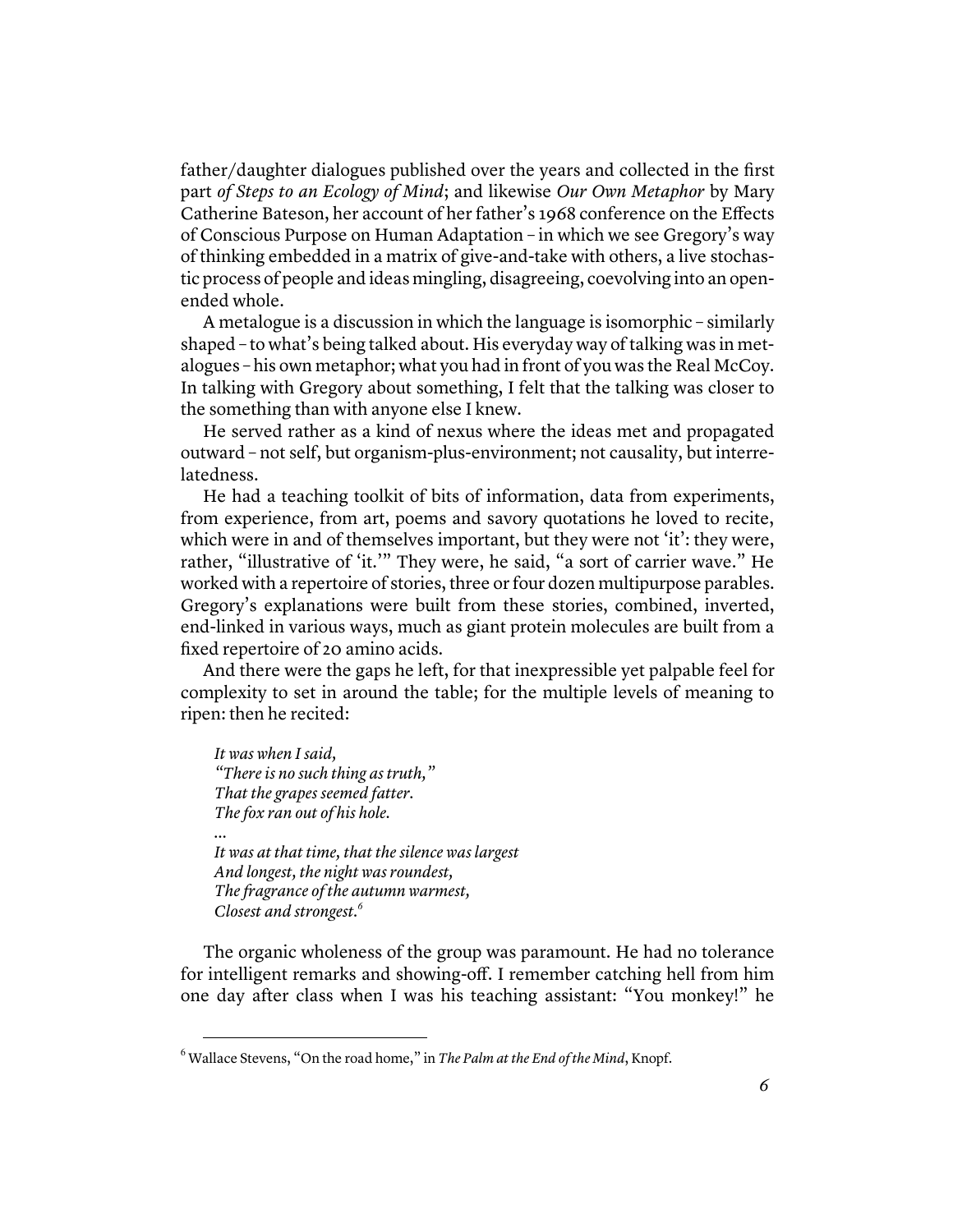splurted at me, "I had a nice juicy little silence cooking away in there, and you had to stick your big feet in and muck it up!"

The principal skill he taught was *awareness of context* – to see the world not as a collection of things or persons, but a network of relationship, that network bound together by communication. This way of seeing is not an abstraction, but a tangible experience that can be cultivated by practice. It is, in itself, one of the answers to the deep crisis of mind that bedevils our civilization.

"Bateson knows something which he does not tell you." Many people say that Bateson is such frightfully difficult stuff to read, that it needs to be unwrapped: is it anthropology or philosophy or psychology or systems theory or what? – some forbidding hyphenated combination of fields and disciplines? Interdisciplinary we say. But 'interdisciplinary' implies a hybrid, or one field using the material of another. What Gregory was after (no, where he sat) was the necessary unity of science, art, and religion. Though specialization is provisionally necessary in order to gather data and bring out the details of a field, it is ultimately misleading to split knowledge down into cubbyholes – more than misleading, it is, to use one of his favorite words, monstrous, in that the mess we are in today is partly due to our culture's breakdown of knowledge into departments and specialties.

He did have trouble calling his subject by a name. Sometimes he settled on one, most often anthropology, but also epistemology, or ecology of mind; but often he would fall back on calling it "these matters", "what it's all about", "the nature of this whole business." Often he spoke of *thingamabobs* and *whosits* and *whatsits*, or "subjects which have not yet been properly formalized." He spoke of hanging paradigms up in his larder.

To express non-dualistic thoughts in English and related languages is very difficult.

To express non-dualistic thoughts, or basic matters of preverbal learning, in the language of almost any academic discipline is just about impossible.

'It' is so hard to talk about not because it's too complicated but because it's too simple. We tend to think of knowledge as a kind of pyramid, with what we learn in our mothers' arms at the base, what we learn in kindergarten at a higher layer, and so on up to the pointy top. We think of 'difficult' ideas as being 'higher' in the pyramid than 'common sense.' Bateson takes a cut below common sense – a cut more fundamental – to expose the basic assumptions or axioms that underlie common sense, the unconscious rules of evidence (epistemology) we use in courts of law, legislative bodies, university faculties, the media – axioms like belief in materialism (the world is made of things and forces that act on the things), belief in lineal cause and effect, in lineal time, objectivity, specialization.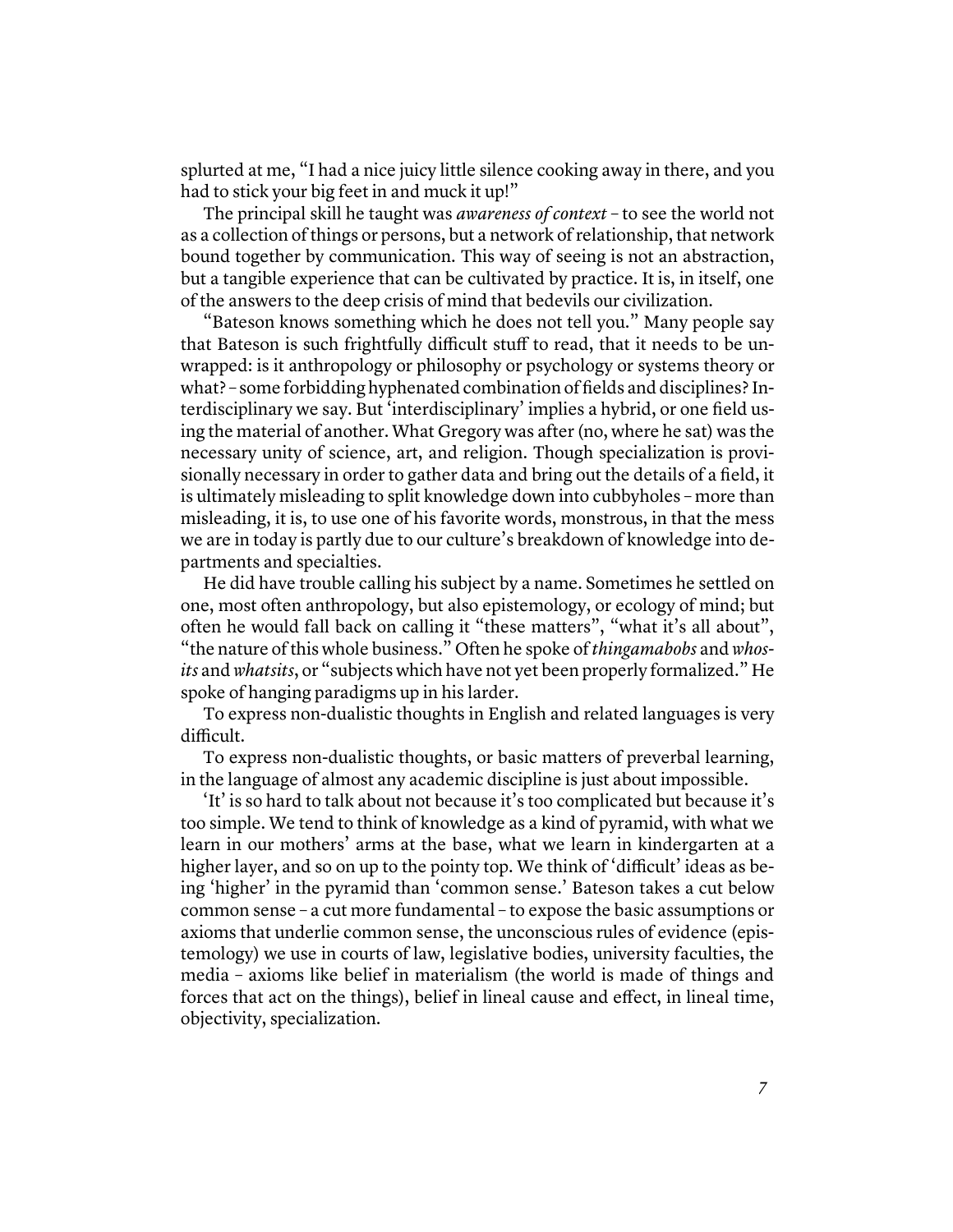The axioms are like genotype or deep structure, the actual happenings in the culture are like phenotype or surface structure. Axioms are, or their nature, self-sealing and resistant to change. So Gregory had quite a job cut out for him as he declared that he wanted to set us "free from thinking in material and logical terms when you're trying to think about living things."

We had, in other words, to unlearn a great deal of what we had absorbed from kindergarten up. It was quite something to experience this, and later as his assistant to help subsequent roomsful of people giving themselves up (fighting every step of the way!) to the intensity of what was going on around that table, "getting their roots rattled." Getting their roots rattled not by Gregory alone, but by each other and the whole process. His "little heart," he freely confessed, "was going pitter-patter along with the rest of us."

v v v v

#### … and Seeing

Ray Birdwhistell describes teaching a graduate anthropology seminar that

had been discussing the implications of the film *Trance and Dance in Bali* and the books *Balinese Character* and *Naven*, when a student asked whether Bateson and Mead had a methodology. The other students treated the question as though it had merit and seemed uncomprehending of my "Of course not. They are experienced ethnographers and not technicians."<sup>7</sup>

To date, no anthropologist has done anything to quite match *Balinese Character*, Gregory Bateson and Margaret Mead's 1942 photographic record of their fieldwork in Bali in the 1930's. In both their very different careers, they were consistently concerned with transmitting the clearest possible picture of the data, pointing at the experience itself, rather than statistical clumpings of experience or inductive projections from experience. Bateson pioneered the medium of ethnographic film, which is becoming an ever more precious record of humanity as the last and remotest of the primitive cultures are finally swallowed by the global money economy. He was a virtuoso at creating and interpreting both still and motion picture photography and is remembered in cinema history as well as anthropology.

As I write this I am looking at Gregory's photograph of a magnificent trio of

<sup>7</sup> Ray L. Birdwhistell, "Some discussions of Ethnography, Theory, and Method," in *About Bateson*, ed. John Brockman, Dutton 1977, p. 103-4.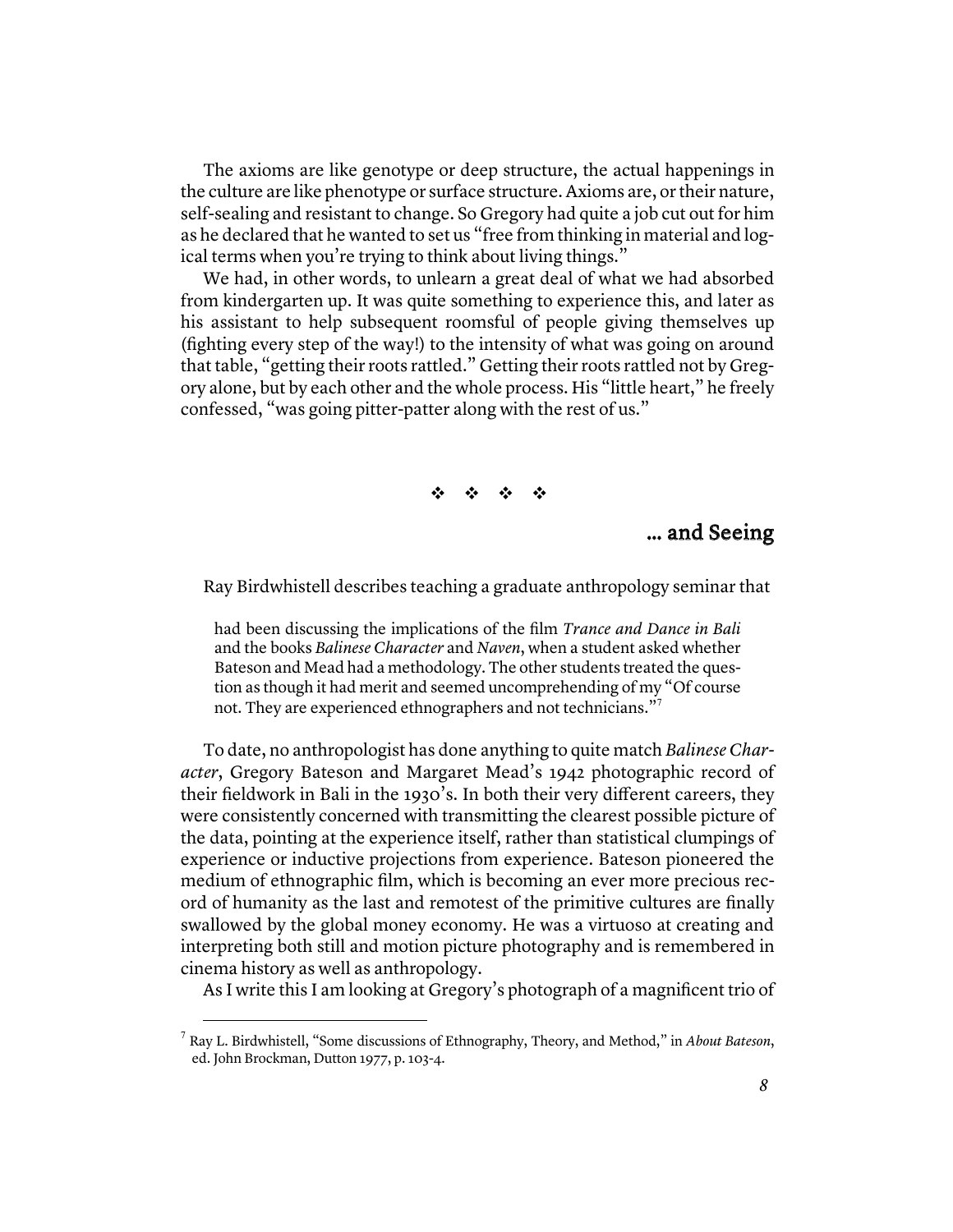African lions, full of presence, ease, and grace. They seem to be right here in the room with me, purring at each other. He was a superb cameraman, on both the technical and artistic levels.

The photographer as ethnologist (watcher of other cultures) or as ethologist (watcher of other species) must cultivate the skills of using his eyes, of sitting quietly to watch and wait, for hours or months if need be, until the event he wants to study occurs naturally. These are the virtues of the 19th Century naturalist, as opposed to the modern lab scientist. They are also Zen virtues.

Both Zen and Gregory's brand of science derive from close observation of how things are rather than how we may want them to be.

And curiously, when this faithfulness to observation is really followed through, the higher-order abstractions, contexts and contexts-of-contexts, suddenly become seeable and touchable.

He packed a great deal of importance into epistemology as a fundamental fact of life. Epistemology normally means the theory of knowledge: a branch of philosophy that asks, How do we know? What do we know? How do we sort our inputs into knowledge vs. nonsense? Gregory and Warren McCulloch transplanted this word into biology, realizing that even a rat in a learning experiment 'has' an epistemology, an internalized theory of knowledge that calibrates its perceptual biases. Epistemology thus becomes greatly extended in meaning: the neural filtering that sensitizes a frog's eye to movements of small dots that are likely to be flies, and the cultural filtering that predisposes a person to believe or disbelieve in miracles, or in economic determinism, are both epistemology.

Gregory believed that we cannot directly perceive a thing-in-itself without distorting it – there are always multiple layers of neurons and habits, languages and codes, processing and reprocessing the information, filtering it through scarcely knowable physiological, personal, cultural biases. The biases *are* our epistemology. He continually quoted Korzybski: "The map is not the territory,"<sup>8</sup> the name is not the thing named. As Wallace Stevens wrote:

*They said, "You have a blue guitar, You do not play things as they are."*

*The man replied, "Things as they are Are changed upon the blue guitar."<sup>9</sup>*

Gregory also liked Carlos Castaneda's use of the word *glosses*<sup>10</sup> to describe

<sup>8</sup> Alfred Korzybski, *Science and Sanity,* Lakeville, CT: Institute of General Semantics, 1933.

<sup>9</sup> Wallace Stevens, "The Man with the Blue Guitar," in *The Palm at the End of the Mind*.

<sup>10</sup> Carlos Castaneda, *Journey to Ixtlan* and *Tales of Power*, Simon and Schuster, 1972 and 1974.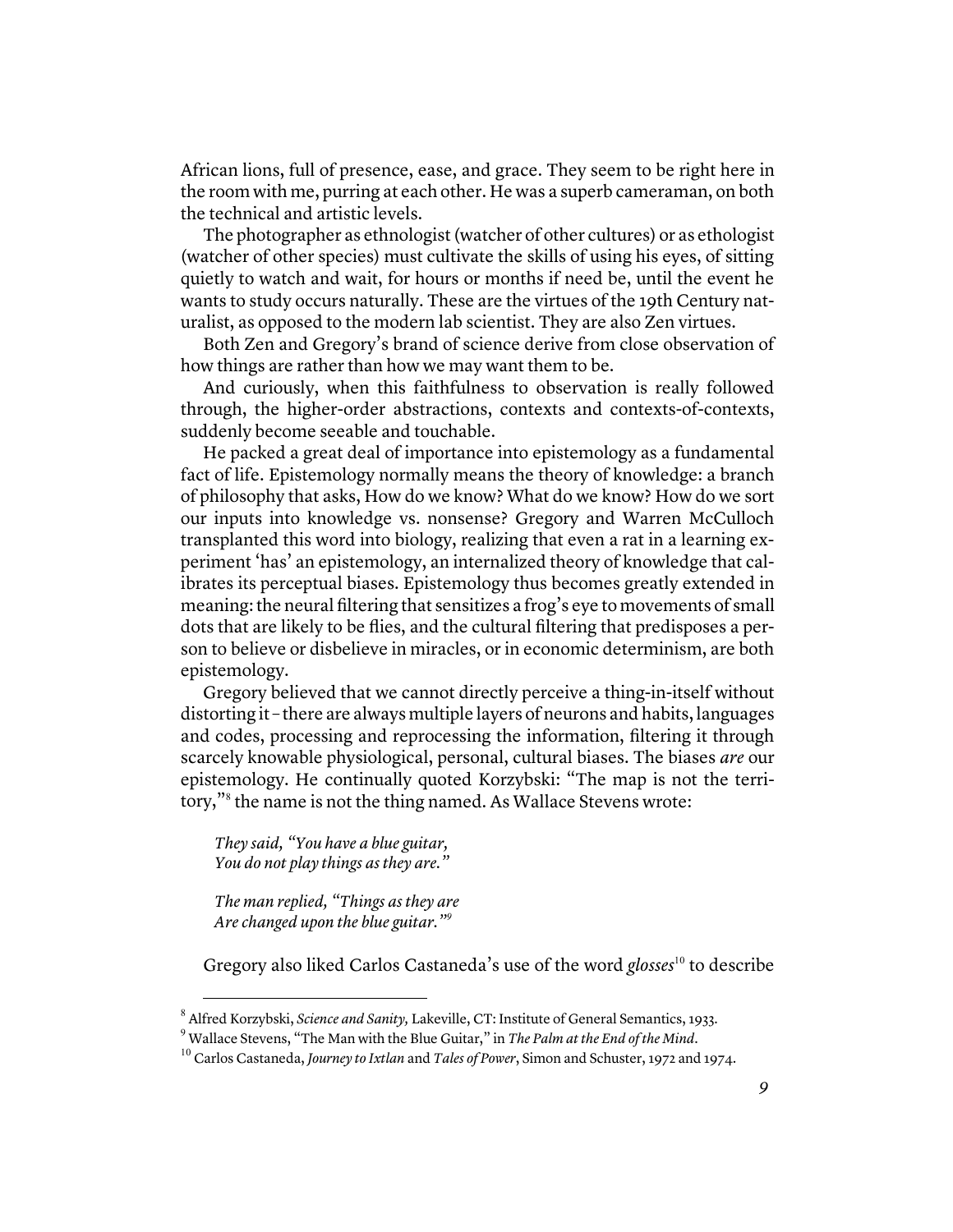the concepts and images we form of our world, and which, at the price of all sorts of mild or severe pathologies, we mistake for the world itself. The objects we perceive 'out there' are glosses – marginal comments and explanations – to the real thing. (Inevitably one evening, one of Gregory's students jumped up and shouted, "WIPE YOUR GLOSSES!").

Culture and personality *punctuate* reality, break it into units which we treat as real. "The big enlightenment," he wrote, "comes when you suddenly realize that all this stuff is *description*."<sup>11</sup> Acutely aware of the provisional nature of concepts and words, he said of *Mind and Nature*, "Strictly speaking, every word in the book should be in quotation marks."<sup>12</sup>

If our language tends to foster the delusion of misplaced concreteness, it is particularly *nouns* – substantives – that get in the way of our being able to clearly see the flux and interconnectedness of our world. Anatol Holt wanted to encapsulate this teaching by printing up a bumper sticker that said, STAMP OUT NOUNS. "You've got to remember," Gregory told me one night, looming

and leering over a heavy Mexican dinner, looking very substantial indeed, "there is no substance."

Yet the problem is not so much words per se as our relationship with them. "Language," he said, "is a remarkable servant and a lousy master." And there exists something called poetry, which is the practice of using words to say what cannot possibly be said in words.



Armed with his disbelief in objectivity and direct perception, Gregory was paradoxically able to do and teach observational research of the most direct kind. He spent the better part of his life poking around the edges of the Pacific, looking in, looking around at the life forms: butterflies, porpoises, religions, social structures, patterns of child-rearing. He was a naturalist.

Data for Gregory were generated by a kind of sandwich to be made between

<sup>11</sup> G.B. "The thing of it is" in *Earth's Answer*, Lindisfarne/Harper & Row, 1977, p. 146 <sup>12</sup> G.B. *Mind and Nature*.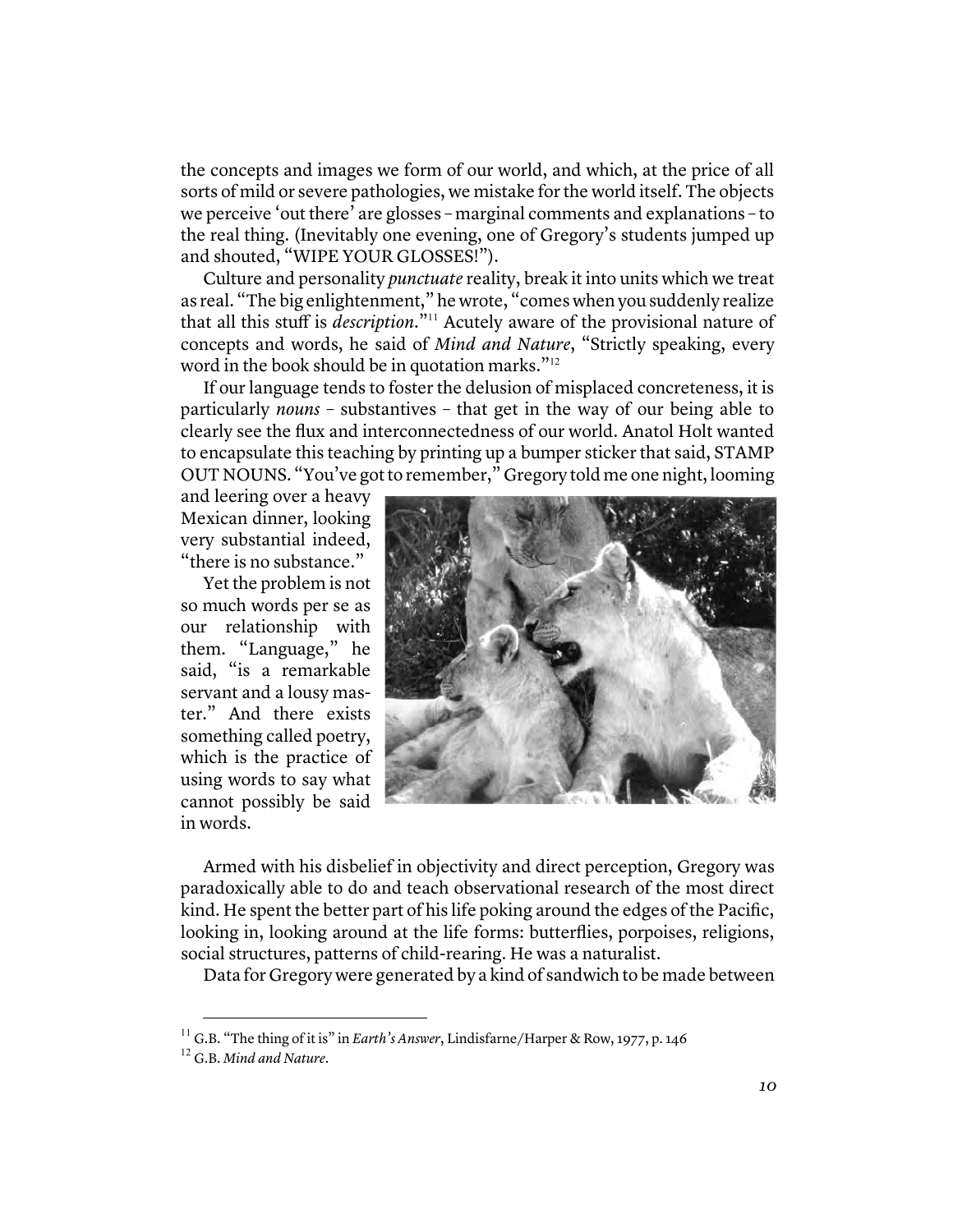the fundamental verities of science and the direct observation of living, the things the naturalist sees. In his theorizing, he ruthlessly applied Occam's razor (the principle of not multiplying explanatory principles beyond necessity) to slash away at the often meaningless concepts in which social sciences entangle themselves. He was after "simple thinking." He often read these lines from Blake:

*Compel the Reasoner to Demonstrate with unhewn Demonstrations; Let the Indefinite be explored and let every Man be Judged By his own works; Let all Indefinites be thrown into Demonstrations To be pounded to dust & melted in the Furnaces of Affliction: He who would do good to another, must do it in Minute Particulars, General Good is the plea of the scoundrel, hypocrite*  $\mathcal O$  *flatterer: For Art & Science cannot exist but in minutely organized Particulars And not in generalizing Demonstrations of the Rational Power. The Infinite alone resides in Definite & Determinate Identity.<sup>13</sup>* 

In the *Book of Job*, another of Gregory's important teaching texts, we are assailed by all the great unanswerable cosmic questions: Why is there evil? What does it all mean? Why me? But when the Lord finally answers Job out of the whirlwind, He steers clear of such illusory topics as good and evil (God is not a theologian!) and speaks instead of the rain, the dew and the wild goats, how the foundations of the earth were laid, implying that wisdom lies in the minute particulars of natural history:

*Hath the rain a father? and who hath begotten the drops of dew? Out of whose womb came the ice? … Knowest thou the time when the wild goats of the rock bring forth? Or canst thou mark when the hinds do calve? Canst thou number the months that they fulfill? Or knowest thou the time when they bring forth? They bow themselves, they bring forth their young ones, they cast out their sorrows. Their young ones are in good liking, they grow up with the corn; they go forth, and return not unto them.*<sup> $14$ </sup>

Gregory said that the corrective for Job's piety, his – and our – excessive faith in abstract presuppositions, is natural history: minute observation of the living world.

Seeing *design* as a sacramental object.

<sup>13</sup> Blake, *Jerusalem* p. 55 (1808).

<sup>&</sup>lt;sup>14</sup> *Book of Job* 38:28, 39:1-4. (King James Version).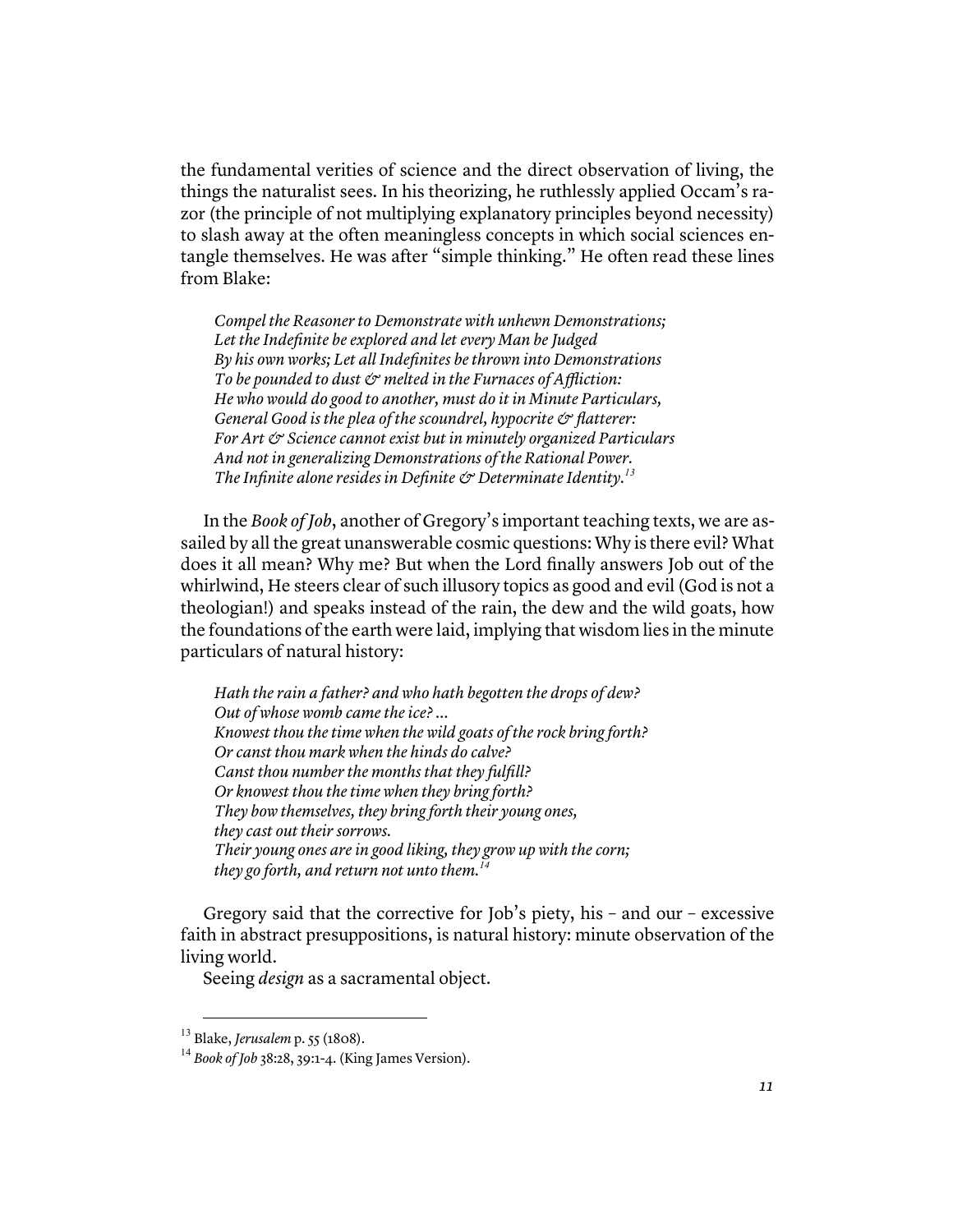Seeing the definition of *sacrament* as a fit problem for biology.

Seeing the symmetry and segmentation of a leaf or a culture as the immanent presence of some overall pattern – and beyond that, a Pattern of patterns. In this sense I came to see why Gregory's work always struck me as so real and grounded in common sense, for at an early age I was filled by my mother with very vivid ideas and feelings of pantheism – forest as God, ocean as God, cosmos as God. The data contain messages, the data are messages, but above all the data are a "carrier wave" for messages of a higher order of patterning. "Higher" here does not mean above or separate, it means more inclusive – no dualisms, no piety-in-the-sky.

Gregory loved to brag that he was a "fifth generation unbaptized atheist." Under this cover, he was safe to evolve, in his last years, into an honest-to-god spiritual figure.

Freudian psychology expanded the concept of mind inwards to include the whole communication system within the body – the autonomic, the habitual, and the vast range of unconscious process. What I am saying expands mind outwards. And both of these changes reduce the scope of the conscious self. A certain humility becomes appropriate, tempered by the dignity or joy of being part of something much bigger. A part – if you will – of God.<sup>15</sup>

v v v v

#### The Heart's Reasons

Men are admitted into Heaven not because they have curbed & governed their Passions or have No Passions, but because they have Cultivated their Understandings. The Treasures of Heaven are not Negations of Passion but Realities of Intellect, from which All the Passions Emanate Uncurbed in their Eternal  $Glorv.<sup>16</sup>$ 

– Blake

Imagine a white, growling mountain of a person, uh-huhing and harumphing, who lets you peep, through him, to Bali, to warm shores. Enthralling, almost photographic storytelling, transmitting his world of experience: clear, bright, distinctly outlined.

His big laughing belly and sense of humor were so very central to his nature – I remember so many explosions of incredible horse-guffaws, snorts,

<sup>15</sup> G.B. "Form, Substance, and Difference" in *Steps* p. 467-8.

<sup>16</sup> Blake, *A Vision of the Last Judgment* (1810). *Poetry & Prose* p. 553.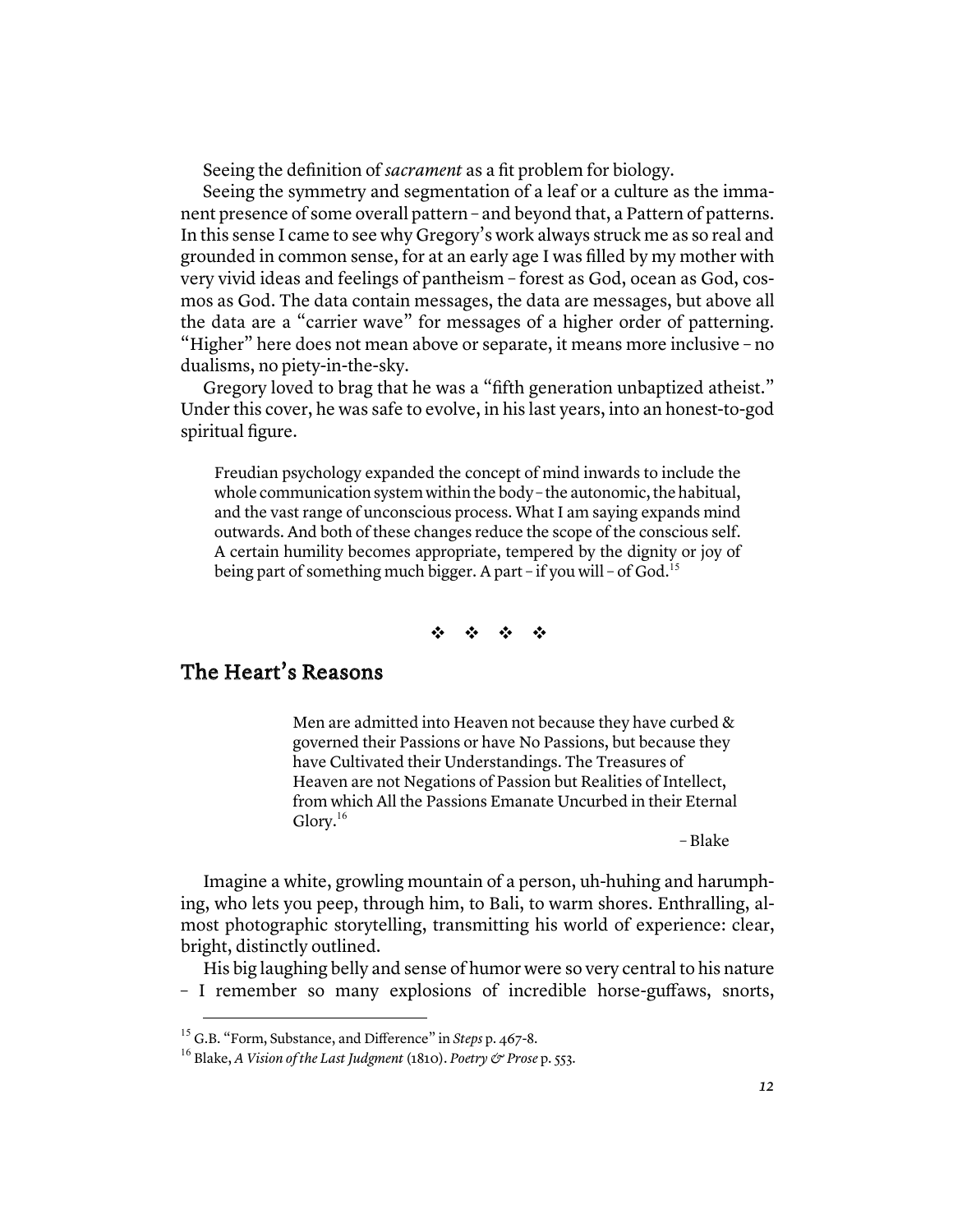chuckles, grunts, grumbles, growls and moans of all kinds. And a speaking voice that ranged freely over an octave and a half, flexible and precise, relaxed, outward and audible sound of an inward and spiritual grace. If Gregory was talking nonsense verse (as he often liked to) the quality of the voice alone was sufficient to transmit his fundamental message, of a reality compounded of relationship, communication, and a fused scientific/aesthetic truth. He could be inspiring as a reader of poetry. The delight would just spill over in him as he recited bits of Shakespeare, Blake, Eliot, Cummings, or limericks lifted from Cambridge University toilet walls.

His conferences, books, papers, are there to be read, and should be; but for me, the really important things lie elsewhere. It's how he *felt* about what he was saying that gave significance to it. It was that big heart of his that came



through in the voice, that infused his ideas with life. Yet he worried so much about whether the words and content got through. As an intellectual he so wanted appreciation for the elegance of his work and his statements, and showed such glee when he (or someone else!) found a whole new way to say something; while underneath it all, the real meaning leaked through in the music of the voice, unimpeded.

He taught that when you do ethnography, trying to render the materials of one culture into the categories of another, the very first thing that can drop out is humor. So many anthropologists have dutifully collected reams of data, not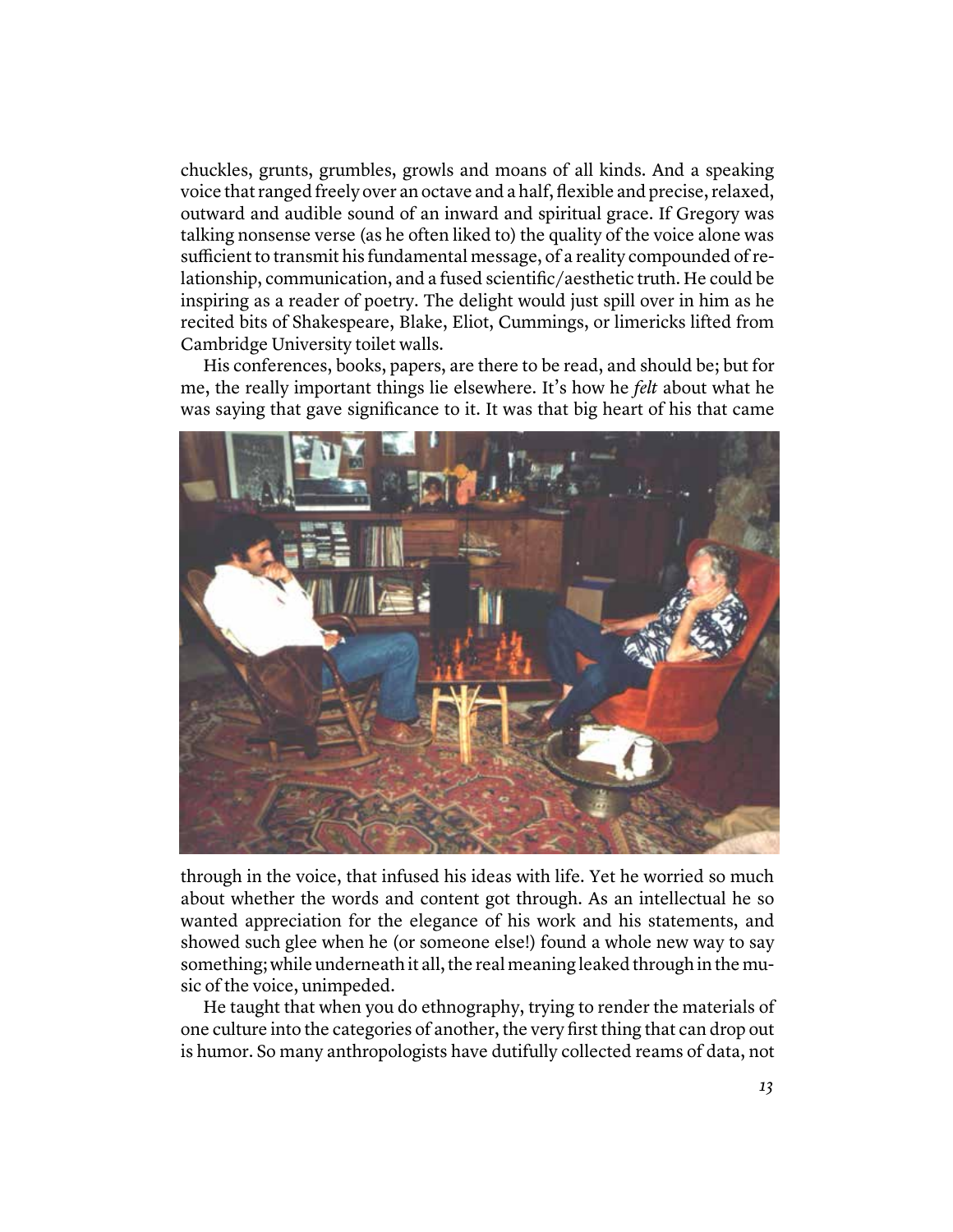knowing that their native informants were kidding.

This is because humor, like love, like culture, is almost totally contextual; it is *meta-* to the actual words and actions. When Gregory, in the early 1950's, began to see that the study of context was the vital link between his researches in biology, culture, psychiatry, and communication, his next step was to study *play*. His double bind theory of schizophrenia is also the double bind theory of laughter and humor – and creativity.

Someone walked into his office in Kresge College in Santa Cruz and started talking earnestly about researches in higher consciousness. Gregory rolled way back in his chair and sang, "Nearer My God To Thee."

He made everything palatable, even the most terrible truths, by his outrageous charm.

*Uncompromising*. He deeply valued what he called the critical faculty. He told and retold the story of Samuel Johnson's (1783) stroke. Johnson was lying in bed when suddenly there was this terrible pain, and lights going on and off in his head. Frightened, he got out of bed, onto his knees, and prayed to God, "Do what You will with my body, but please leave my mind intact." Prayers were in Latin in those days. When Dr. Johnson got back into bed, he noticed that the prayer was in bad Latin. So he got back down on his knees and thanked God for having preserved his critical faculty.

Gregory's critical faculty was manifested both in his shining integrity and his obstinacy. At times he could be stubborn and hidebound, assuming that everyone participated in his own preoccupations and vocabulary. He could get so uppity when speaking of people who used words like *impulse* rather than *news of a difference*; or, supreme horror of horrors, *psychic energy*. At times his critical faculty could shine a pinpoint of light onto a problem, onto an ingrained habit of thought that we all took for granted. The struggle to find the exact word, the exact statement of a question, is like poetry or mathematics, eliminating illusions and delusions, a key to unlock the beauty and simplicity within the complexity of life.

Aristocratic. Intuitive. Maddening. Noble. Encompassing. Cheeky. Present. Playful. There were times when he was the very embodiment of what he taught. There were times when he was the very opposite.

Simplicity of person. Old, comfortable clothes. Shaggy. Pleasure in eating, drinking, sleeping, sitting in a chair, giving and receiving jokes, gifts, and other sorts of information. An easy way of being with children. Easy communication with animals. "Bateson knows something which he does not tell you." Yes he did tell, but in his own koan-language.

I think of stupendous meals and drawn-out chess games, as well as the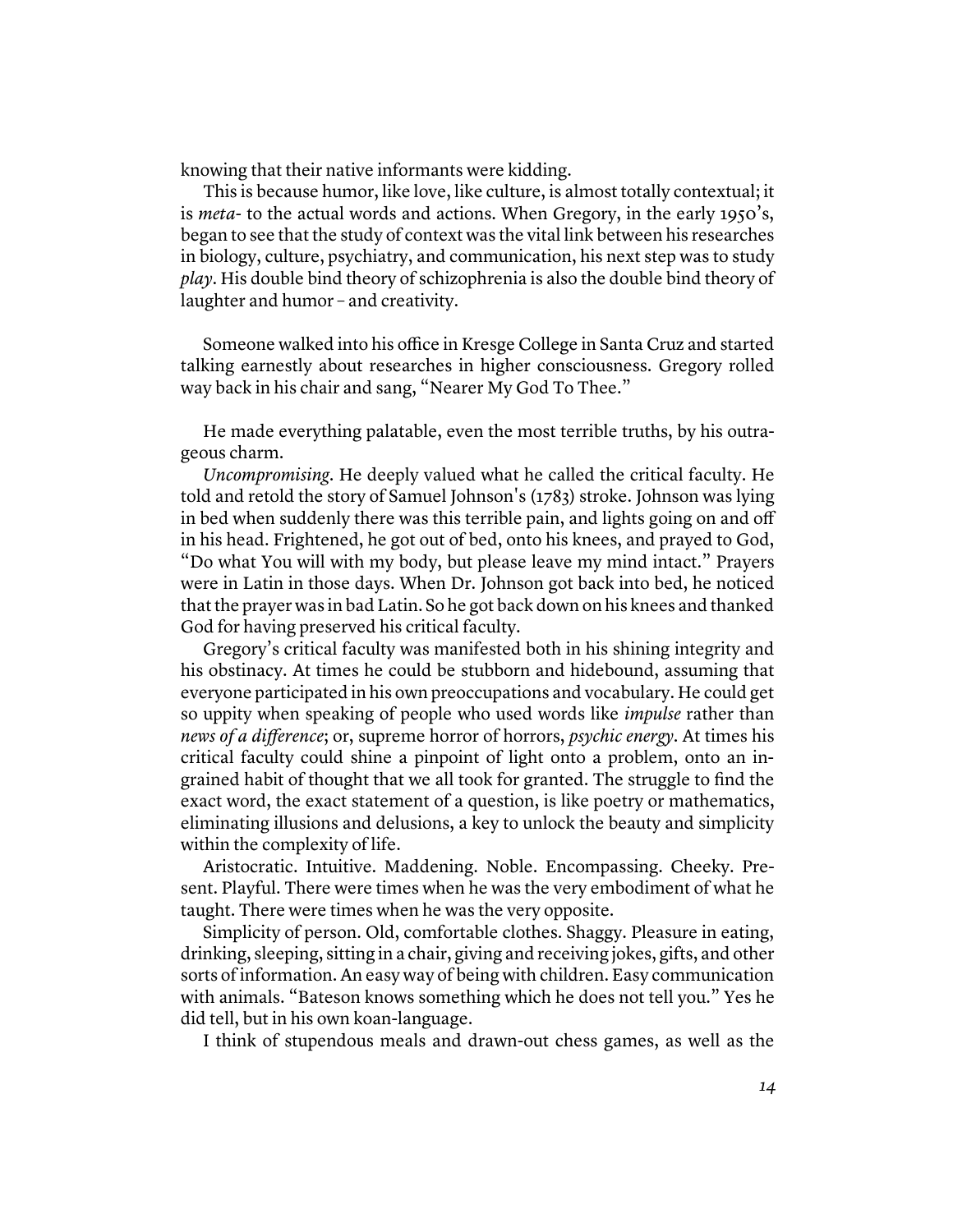horrible night he talked me into believing that kidneys could be sautéed. The times in his last couple of years at Esalen, when we spent whole mornings in contented silence. Poking around in the Santa Cruz mountains; poking in the tide pools. The little jig we danced in the kitchen at Ben Lomond one morning over being the 1st and 2nd most underrated authors in English. All that seems so private, but somehow directly connected with the subject matter, the ecology of mind; the most intimate is the most inclusive. That is why he had many friends who couldn't care less about anthropology or big ideas, but who could see through to him easily.

He lived with a sharp awareness and anger at what a "beastly," "monstrous" world this is, balanced and paradoxed by his equally sharp awareness of what an unfathomably pretty world this is: the fearful symmetry of it. The tension can only be reconciled in humor, whether it be sardonic and bitter, or simple delight and whimsy. For while his own resolution of the contradictory voices was benign and creative, this living on the edge of paradox is indeed akin to madness; it is easy to see why Gregory had such an intuitive sympathy for the inner world of schizophrenics.

There are algorithms of the heart, precise ones. He recited Blake:

*For a Tear is an Intellectual Thing And a Sigh is the Sword of an Angel King And the bitter groan of the Martyrs woe Is an Arrow from the Almighties Bow<sup>17</sup>* 

Gregory was surely cerebral, preoccupied in his critical faculty, yet he could point to that passionate, wild Englishman, Blake, as the one who knew more than any what it is to be alive. His favorite movies were Marcel Carne's *The Children of Paradise* and Françoise Sagan's *One More Winter*, love stories of unmitigated romanticism. I remember the tears rolling down his cheeks one night as we watched *One More Winter*. Significantly, these movies are very French, a culture which for Gregory exemplified Pascal's phrase, "The heart has its reasons which reason does not perceive." The heart's reasons: intellect and passion are not opposites of each other, they are simply parts of aspects of a something that is very big. "What is beauty?" I asked him that night. He said, "Seeing the pattern which connects."

v v v v

<sup>&</sup>lt;sup>17</sup> Blake, "The Grey Monk" *Poetry & Prose* p. 481.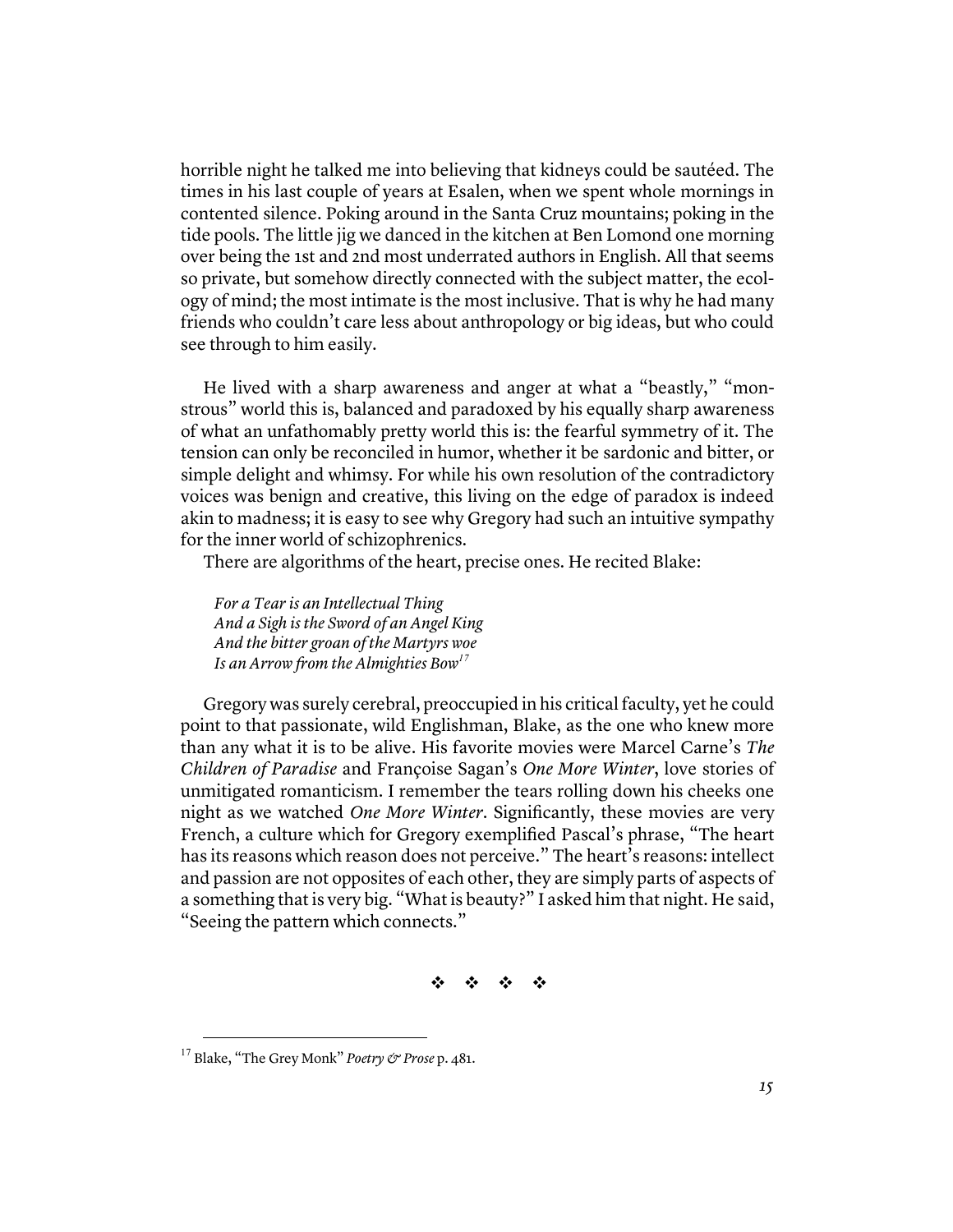#### Synthesizing

The poets have known these things all through the ages, but the rest of us have gone astray into all sorts of false reifications of the "self" and separations between "self" and "experience." … It is the attempt to separate intellect from emotion that is monstrous, and I suggest that it is equally monstrous – and dangerous – to attempt to separate the external mind from the internal. Or to separate mind from body.<sup>18</sup>

Gregory was the third son of a brilliant, famous, overbearing biologist, a Cambridge don. William Bateson was one of the founders of and named the science of genetics, and was profoundly embroiled in the debates over evolutionary theory among the generation of scientists who followed Darwin. He rediscovered and brought into mainstream science the work of Gregor Mendel, after whom Gregory was named. William's eldest son, John, was marked out to follow in his father's footsteps. The second son, Martin, in a kind of stereotypical rebellion, was intensely romantic, an aspiring poet and dramatist. The third son, Gregory, was an unknown quantity. But John was killed in World War I, and soon after, Martin shot himself on account of a failed romance (under the statue of Eros in Picadilly Circus!). So there was Gregory, heir to a great quantity of what we now call karma. When he got his bachelor's degree he moved as far away as he could get; into anthropology and then off to the New Guinea headhunters. Anthropology was related to biology, but could only be practiced in far-off places, and dealt with the living processes of culture, a science that is soft and subjective. His career choices involved a strange and fitting combination of conservatism and rebellion. As his life and work developed and rounded itself out, in ways that could not have been foreseen then, he did in fact accomplish a unique synthesis of scientist and poet.

He contributed to many fields of research, seeming often to his colleagues to be "hopping" from discipline to discipline. As he hopped along, following the implications of the data, drawn by analogies and homologies, he began to see all those fields as scattered pieces of a single pattern.

But throughout, the tone of that half-formed pattern, his metascience, was dictated by his first science, biology of the 19th Century kind, natural history. He was profoundly and permanently affected by his father, who taught him to

<sup>18</sup> G.B. "Form, Substance, and Difference." *Steps* pp. 468-471.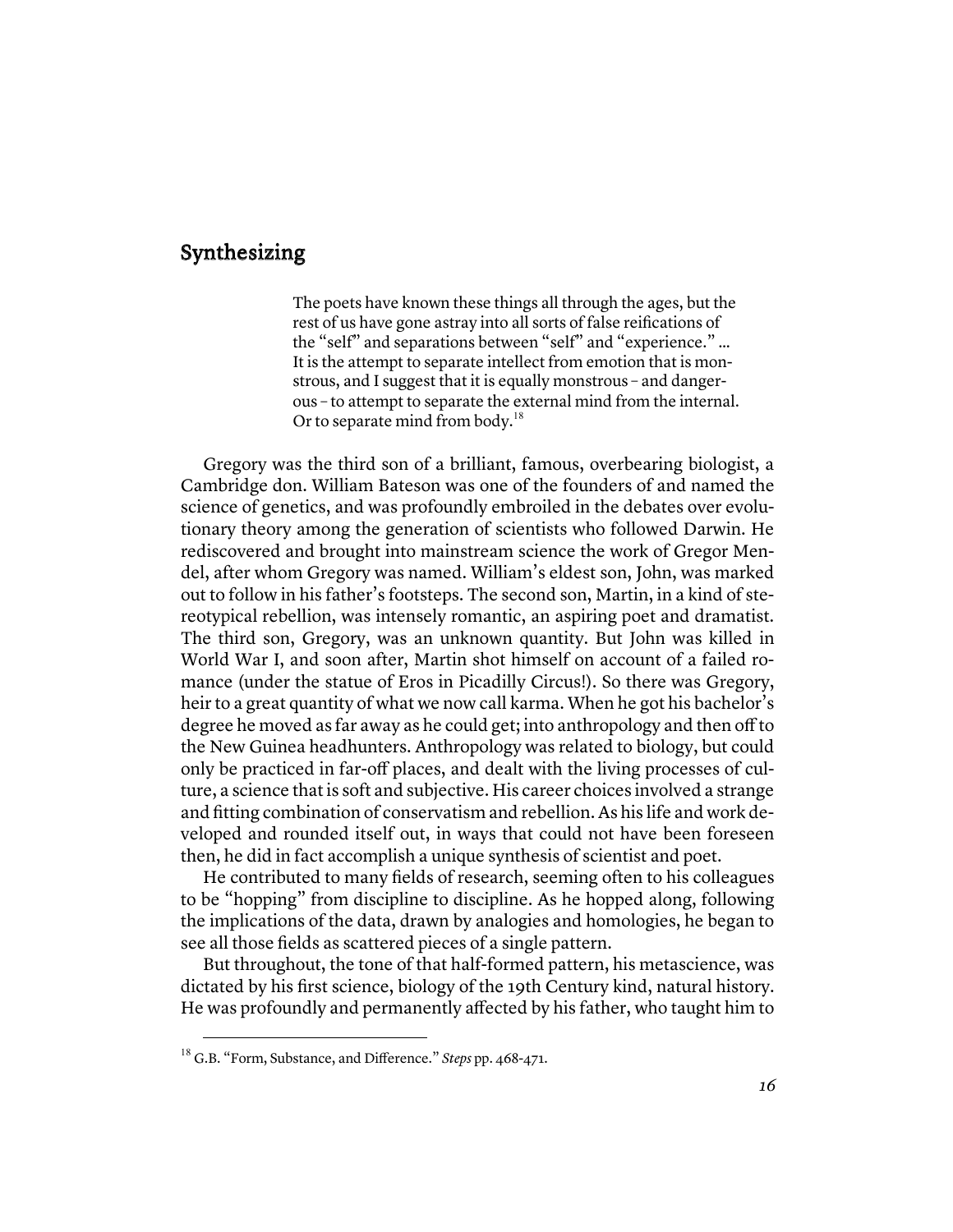look primarily at the structure and macroscopic shape of organisms, the formal relations between the parts as they develop through time. This is in profound contradistinction to the current fashions in biological science, which tend to reduce all life phenomena to the microscopic and the atomistic.

Many people have found Gregory's writing obscure. I would submit that his writing is exquisitely logical, clear, easy to follow, easy to match up with how the real world works. But there are certain idiosyncrasies in his vocabulary, almost always words and phrases that refer back to 19<sup>th</sup> Century natural history, and in particular to the issues with which William Bateson grappled. Gregory was talking, as it were, not only to us, but backwards over his shoulder to his father, and perhaps never quite stopped trying to prove himself to the old man. Look at the unconscious parallel in the phrasing of the titles that father and son gave to their most significant books*: Materials For The Study Of Variation* by William Bateson, 1894*; Steps To An Ecology Of Mind* by Gregory Bateson, 1972.

In 1906 (when Gregory was 2 years old), his father wrote:

We commonly think of animals and plants as matter, but they are really systems through which matter is continually passing. The orderly relations of their parts are as much under geometrical control as the concentric waves spreading from a splash in a pool.<sup>19</sup>

When Gregory later became an anthropologist, a psychologist, a communications theorist, a theorist of ecological and health issues, the questions he asked concerned how a ritual, a society, an artwork, a quarreling family, a redwood forest in climax, are like a living body: what are the symmetries, branchings, segmentations; how is mind immanent in the spatial segmentation of an animal's spinal column or the temporal segmentation of Bach's *Goldberg Variations*?

A most crucial, perhaps the most crucial, development in Gregory's work and thought came after World War II, with the Macy conferences on cybernetics. During these conferences, which continued throughout the late 40's and early 50's, the trans-disciplinary science of cybernetics was invented. He found that cybernetics could serve as a container class for all the emerging patterns he saw in the data of the life sciences. Cybernetics is the science of communication and control regardless of the medium carrying the communication, a way of formalizing questions of what is a system, what is a living being, what is a mind, how do they work. The first thing I ever read of Gregory's, a few years before meeting him, was a transcript of one of these Macy conferences, called "The Message *This is Play*," a hundred pages of unedited give-

<sup>19</sup> in *William Bateson, Naturalist*, by Beatrice Bateson, Cambridge, 1928, p. 209.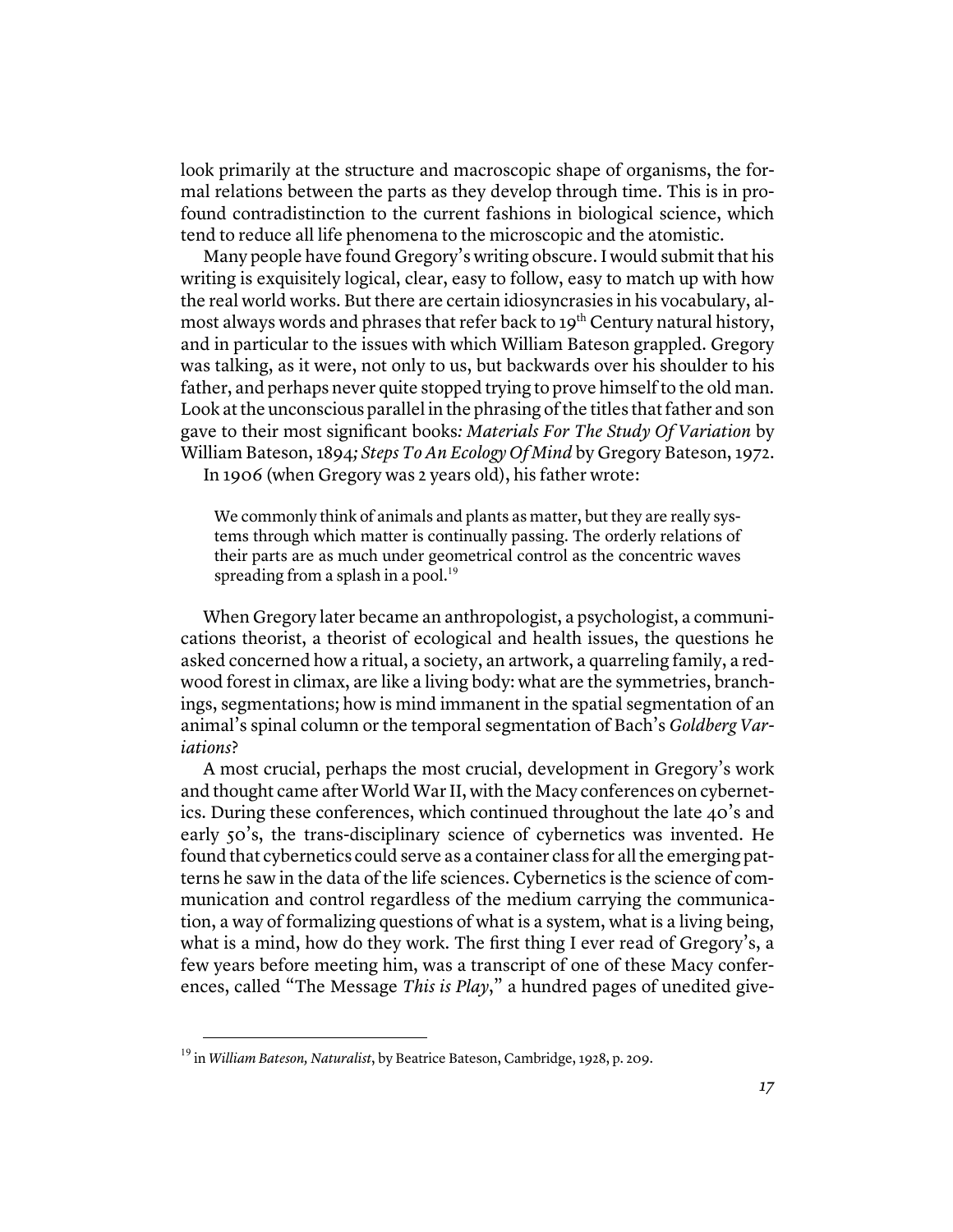and-take<sup>20</sup> among a group of heavy hitters in the social and information sciences, which Gregory orchestrated in his trademark style of multilayered science and philosophy trying to get to the core of what it is to be human. Reading this transcript, my eyes popped open, aware that after studying so much in psychology and the social sciences in an attempt to grasp what mind is and how it works, I was now on the trail of the highest order abstractions which were fully authentic and true to life.

Gregory in his middle years became part of the California intelligentsia that made a distinct and important mark on the history of consciousness in our time. A large number of English and European scholars and artists settled here before, during and after World War II, and, because California stands at a geographical crossroads between multiple civilizations, ended up creating or contributing to cultural movements that partook equally of European and Asian influences. Alan Watts and others were busy introducing Buddhist and Taoist ideas into the thinking of Western philosophers at that time.

In the sixties, as he began to write papers relating his brand of systems theory to the re-emergent consciousness that there is such a thing as an ecology, it became clear that all his fields and pieces of data were "Steps to…" something. An Ecology of Mind. This, for him, was a kind of breakthrough, not instantaneous, but over the years, his work realizing (in the Buddhist sense) its true nature.

It was only in late 1969 that I became fully conscious of what I had been doing. With the writing of the Korzybski Lecture, "Form, Substance, and Difference," I found that in my work with primitive peoples, schizophrenia, biological symmetry, and in my discontent with the conventional theories of evolution and learning, I had identified a widely scattered set of bench marks or points of reference from which a new scientific territory could be defined. These bench marks I have called "steps" in the title of the book.<sup>21</sup>

So here's the person I met in 1972: though he had spent nearly half a century breaking ground in several sciences, he had only just discovered in an explicit way what it was all about. He loved to quote Eliot's lines:

*We shall not cease from exploration, and the end of all our exploring will be to arrive where we started and know the place for the first time.<sup>22</sup>* 

<sup>20</sup> *Group Process,* Transactions of the Second Conference in Princeton NJ, Josiah Macy Foundation, 1955.

<sup>21</sup> G.B. *Steps*, Introduction, p. xviii.

<sup>22</sup> T.S. Eliot, *Four Quartets*, 'Little Gidding' *Complete Poems and Plays*, p. 145.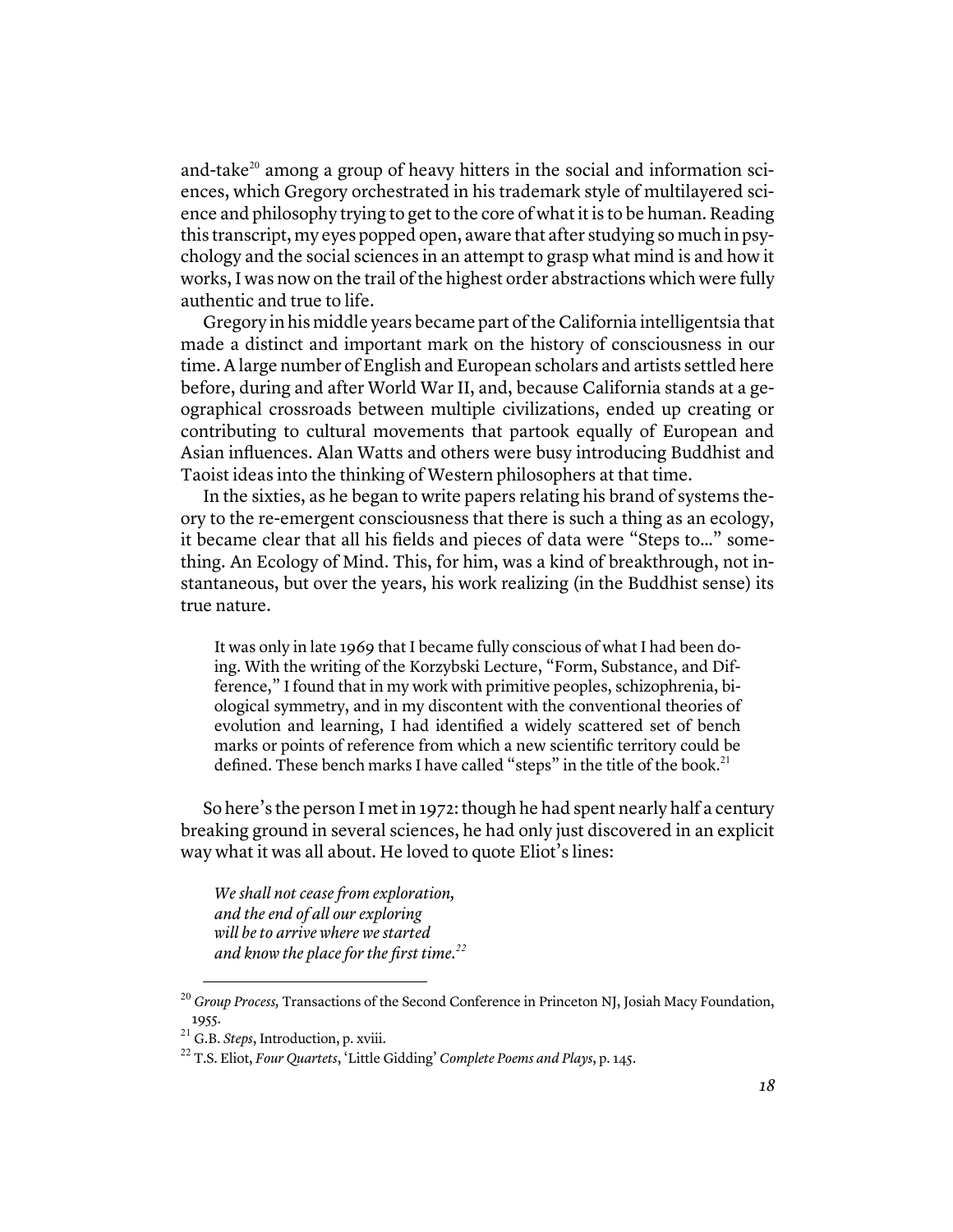The Bateson way or *Tao* is predicated on monism: Gregory believed in one world, an interactive, regenerative whole; but it is seeable in two ways. These ways of explaining the universe he called *pleroma* and *creatura*, Gnostic terms he mistranslated from Jung<sup>23</sup> to mean seeing the world as a nonliving system of objects and forces (*pleroma*) or as a living system of form and communication (*creatura*). For Gregory, knowledge can not be split into science vs. religion and all their subdivisions, the world can not be split into God over and against His Creation, not into "Man" over and against the other species. Gregory argued that God is *immanent* in the complexity of the world, that knowledge and learning are immanent in the way a rose grows.

Mind IS nature.

So out goes the ancient mind/body problem that has bedeviled our civilization for so long. Out goes our dominant structure of knowledge: inherited from Bacon, Newton & Locke, Descartes & Aristotle; burdened with dualism, atomism, reductionism, materialism; rushing in with oversimplified questions that produce hopelessly tangled and convoluted answers, answers that split organisms, cultures, and the biosphere itself into little pieces that don't seem to fit together any more. Like Humpty Dumpty in *Finnegans Wake*, the Giant Albion in Blake. The new science, presently in its infancy, points us to the holisms, to the algorithms of equivalence for mind/body, subject/object, culture/nature, as Relativity theory did for matter/energy and space/time.

He felt that in any sort of livable future, our dualisms would be museum pieces, looked upon as monstrous superstitions that nearly killed us.

Confronted with the crisis of mind and nature in our day, many people believe that we must jump to some sort of political action. Gregory, for most of his life, was cynical about politics of any sort, and felt that even the best-intentioned and best-informed such action must inevitably backfire. He never voted. But in his last couple of years, especially as a Regent of the University of California, he started to change his mind. He became outspoken in the ongoing effort to brake our ever-accelerating addiction to nuclear  $arms<sub>1</sub><sup>24</sup>$  in which the University, like many of our institutions, is heavily involved.

But he saw the matter as being infinitely deeper and more complex than saying no to policies and vested interests, difficult as that is in itself.

What evolved from his work were questions: What are the presuppositions of this culture, and particularly its science, which have led us to precipitate an ecological crisis that threatens the survival of all living things? What are some

<sup>23</sup> Carl Jung, *Seven Sermons to the Dead,* 1916, reproduced in *Memories, Dreams, and Reflections,* 1959.

<sup>24</sup> G.B. Letters to the Regents, "Armaments Races as Epistemological Error" reprinted in *Zero: a Quarterly of Buddhist Thought*, p. 193.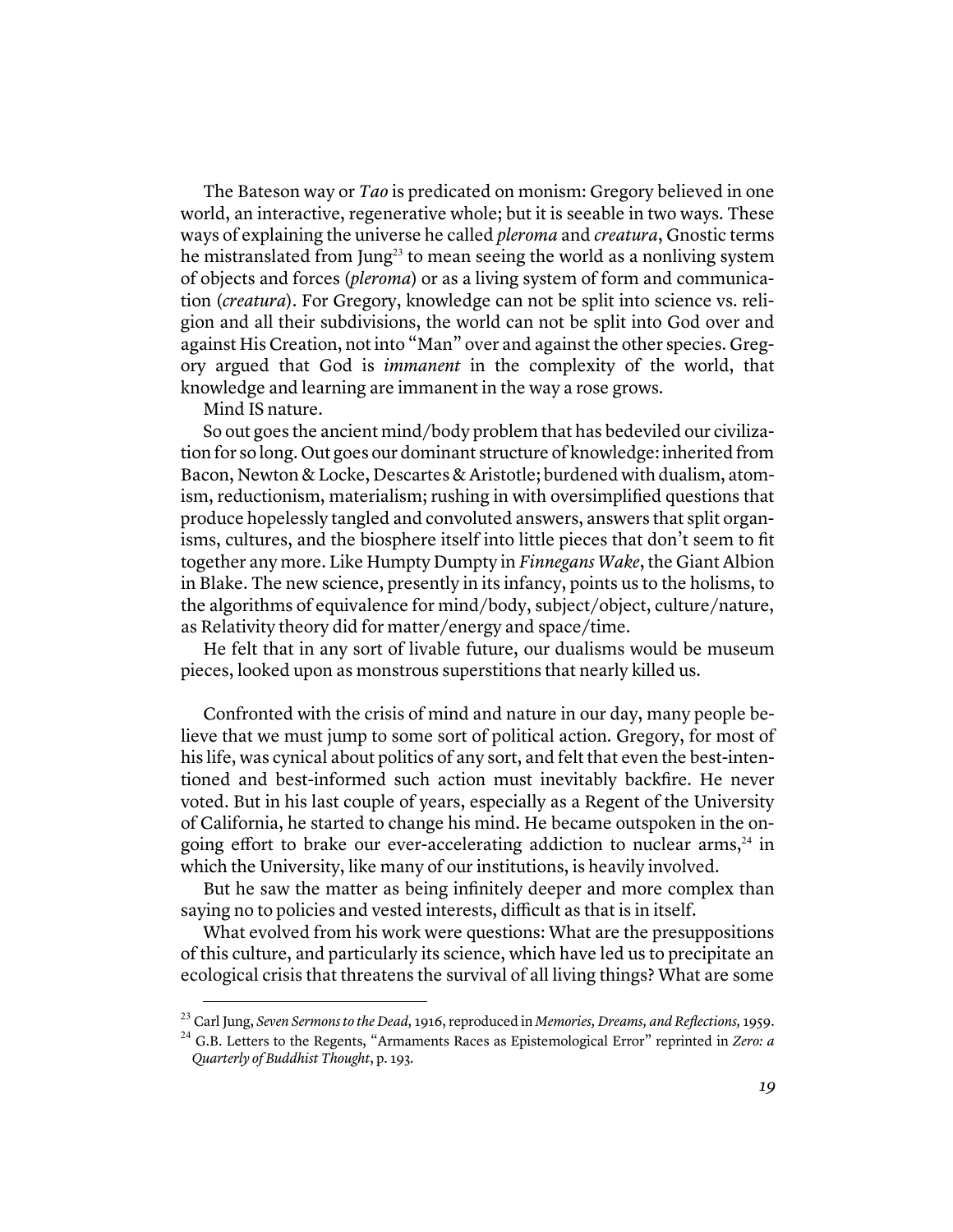of the structural features that underlie phenomena of runaway feedback like addiction, armaments races, cancer, schizophrenia? Above all, what are the right questions to ask?

The world we have created with our thinking has evolved problems that we can't solve with that same kind of thinking. We have to dig. Deep, paradigmatic change does not take place at the level of merely rational discourse:

Mere purposive rationality, unaided by such phenomena as art, religion, dream, and the like, is necessarily pathogenic and destructive of life; and its virulence springs specifically from the circumstances that life depends on circuits of contingency, while consciousness can see only such short arcs of such circuits as human purpose may direct.

Unaided consciousness must always tend towards hate, not only because it is good common sense to exterminate the other fellow, but for the more profound reason that, seeing only arcs of circuits, the individual is continually surprised and necessarily angered when his hardheaded policies return to plague the inventor…

That is the sort of world we live in – a world of circuit structures – and love can survive only if wisdom (i.e., the sense of recognition of the fact of circuitry) has an effective voice. $25$ 

These modern notions of cybernetics and ecology are not all that new. Plato, in the *Timeas*, speaks of music and the other arts/sciences as not mere pleasure, but our essential ally in the recovery of our lost wholeness:

The motions akin to the divine part of us are the thoughts and revolutions of the universe. These every man should follow, and correcting those circuits in the head that were deranged at birth, by learning to know the harmonies and revolutions of the world; he should assimilate the thinking being to the thought, renewing his original nature.<sup>26</sup>

Gregory felt that the corrective element of art (as in religion, science, or daily life) is to learn to address the world in a way that comprehends the unconscious totality, the inherent paradoxes. Aesthetics, paradox, sacrament, are the very things our modern epistemology drops by the wayside. When he died, Gregory left behind a still-to-be-completed book<sup>27</sup> on the nature of art and beauty, the nature of metaphor as a connecting principle that is "not just pretty poetry, but the glue, the logic upon which living things are built."

<sup>25</sup> G.B. "Style, Grace, and Information in Primitive Art" in *Steps*, p. 146.

<sup>&</sup>lt;sup>26</sup> Plato, *Timeas*, paragraphs 47d and 90d; see Cornford and Jowett translations.

<sup>27</sup> Completed after his death by his daughter: Gregory Bateson & Mary Catherine Bateson, *Angels Fear: Towards an Epistemology of the Sacred.* New York: Macmillan, 1987.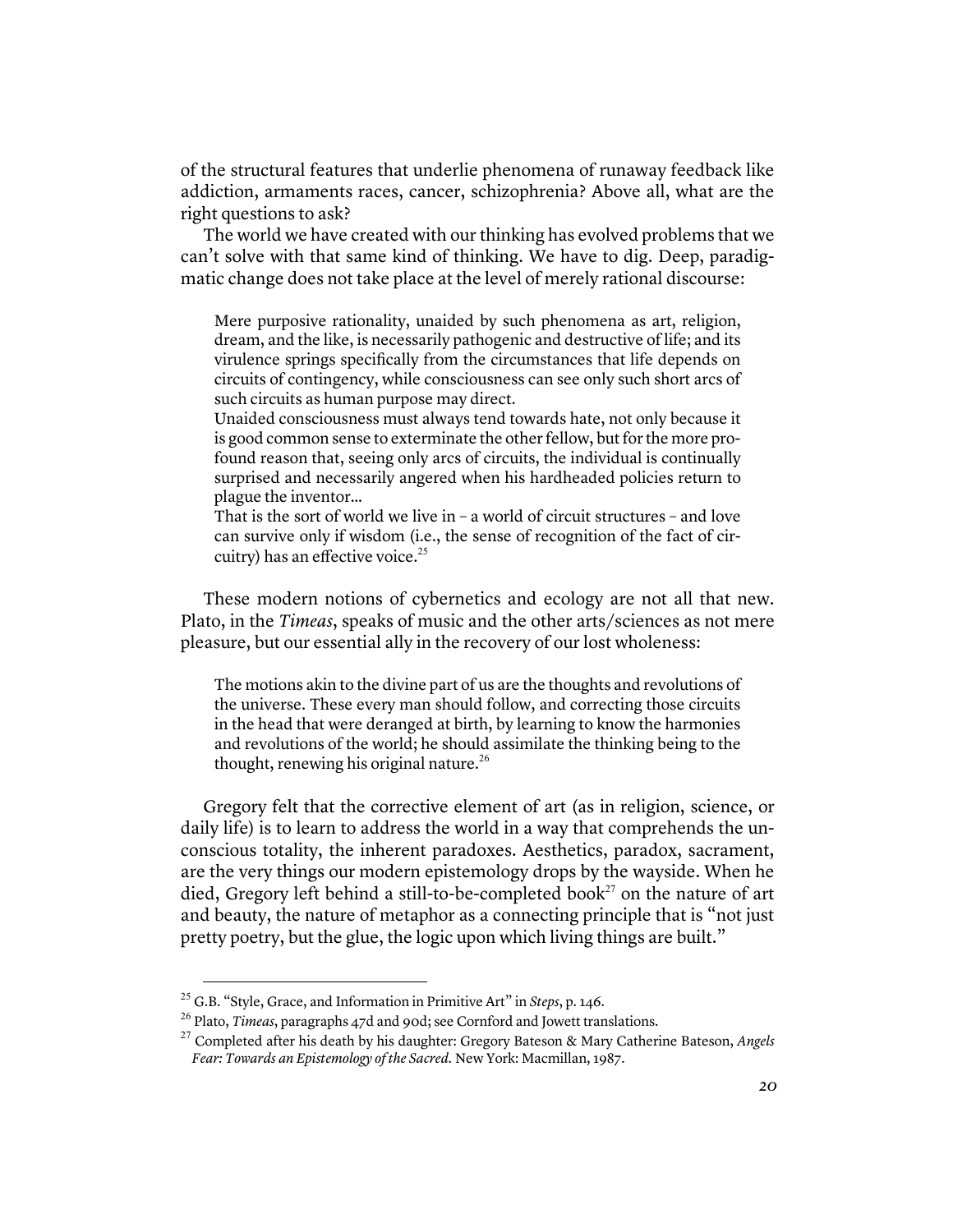The world we see through our glosses is description, but it is not "just" description; different descriptions have different consequences, which may be all too real. The ultimate purpose of Gregory's science (at which his own work is only a beginning) is to discover more inclusive descriptions, to find in ourselves the "rigor and imagination" we need to break free from the objective, skin-bound idea of self that we so value, into something bigger:

Consider a man felling a tree with an axe. Each stroke of the axe is modified or corrected, according to the shape of the cut face of the tree left by the previous stroke. This self-corrective (i.e., mental) process is brought about by a total system, tree-eyes-brain-muscles-axe-stroke-tree; and it is this total system that has the characteristics of immanent mind… . But this is not how the average Occidental sees the event sequence of tree-felling. He says, "I cut down the tree" and he even believes that there is a delimited agent, the "self," which performed a delimited "purposive" action upon a delimited object.

The total self-corrective unit which processes information, or, as I say, "thinks" and "acts" and "decides," is a system whose boundaries do not at all coincide with the boundaries either of the body or of what is popularly called the "self" or "consciousness."…

In the [alcoholic's] epistemologically unsound resolution, "I will fight the bottle," what is supposedly lined up against what? ...<sup>28</sup>

If I am right, the whole of our thinking about what we are and what other people are has got to be restructured. This is not funny, and I do not know how long we have to do it in… Nobody knows how long we have, under the present system, before some disaster strikes us, more serious than the destruction of any group of nations. The most important task today is, perhaps, to learn to think in the new way. Let me say that I don't know how to think in that way. Intellectually, I can stand here and I can give you a reasoned exposition of this matter; but if I am cutting down a tree, I still think "Gregory Bateson" is cutting down a tree. "Myself" is to me still an excessively concrete object, different from the rest of what I have been calling "mind."<sup>29</sup> The step to realizing – to making habitual – the other way of thinking – so that one naturally thinks that way when one reaches out for a glass of water or cuts down a tree – that step is not an easy one… .

<sup>28</sup> G.B. "Cybernetics of 'Self': A Theory of Alcoholism." *Steps*, pp. 317-8, 320.

<sup>&</sup>lt;sup>29</sup> I think here perhaps he underestimated himself. I never saw Gregory use an axe on a tree, but I did see him saw off a branch that kept poking in the ear of a rather stuffy and important lunchguest out on his deck at Esalen. Gregory was sawing away, grunting and harumphing, with glee and abandon: there really was no separate Gregory or separate saw or tree, as far as I could see. It was a wonderful dance.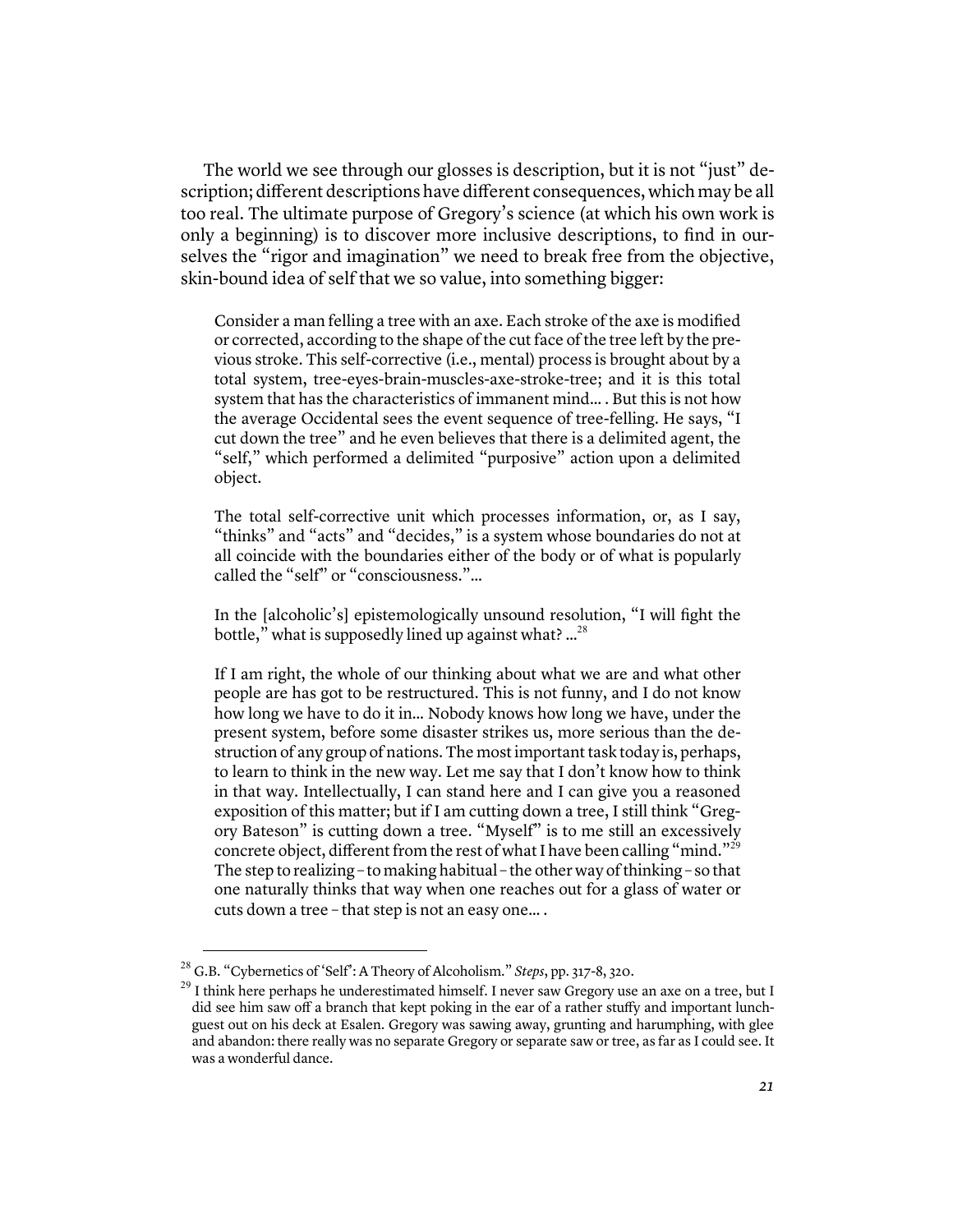There are experiences and disciplines which may help me to imagine what it would be like to have this habit of correct thought …

This sequence of quotations points to the direction where Bateson's thought was leading him. But it also lays out a clear foundation for an understanding of *shunyata*: the fundamental Buddhist idea of the emptiness of inherent existence. Though Bateson was not a meditator, he understood that through an experience and discipline like meditation, one is able to realize this emptiness, realize in our own direct experience that ourselves and all things of our world exist only in and through a network of relationship that encompasses all other things. None exists in and by itself.

… And last, there is death. It is understandable that, in a civilization which separates mind from body, we should either try to forget death or to make mythologies about the survival of transcendent mind. But if mind is immanent not only in those pathways of information which are located inside the body but also in external pathways, then death takes on a different aspect. The individual nexus of pathways which I call "me" is no longer so precious because that nexus is only part of a larger mind.

The ideas which seemed to be me can also become immanent in you. May they survive – if true. $30$ 

v v v v

#### Dying

*The roaring of lions, the howling of wolves, the raging of the stormy sea, and the destructive sword, are portions of eternity too great for the eye of man.*

 $-$  Blake  $31$ 

One of the extraordinary things for me now, as I look back on it, was to watch the extent to which Gregory, an old man, grew and changed. After his cancer experience in 1978, when he was told he had a couple of weeks to live and instead got radically better, the undercurrent of sweetness in him, which usually surfaced as a gruff, curmudgeonly kind of charm, began to come out unalloyed. He was readier to hug people. He started writing poetry. He reached a kind of outer clarity about what he was saying – and coincidentally

<sup>30</sup> G.B. "Form, Substance, and Difference." *Steps* pp. 468-471.

<sup>31</sup> Blake, *Marriage of Heaven and Hell* p. 8. Poetry & Prose, p. 36.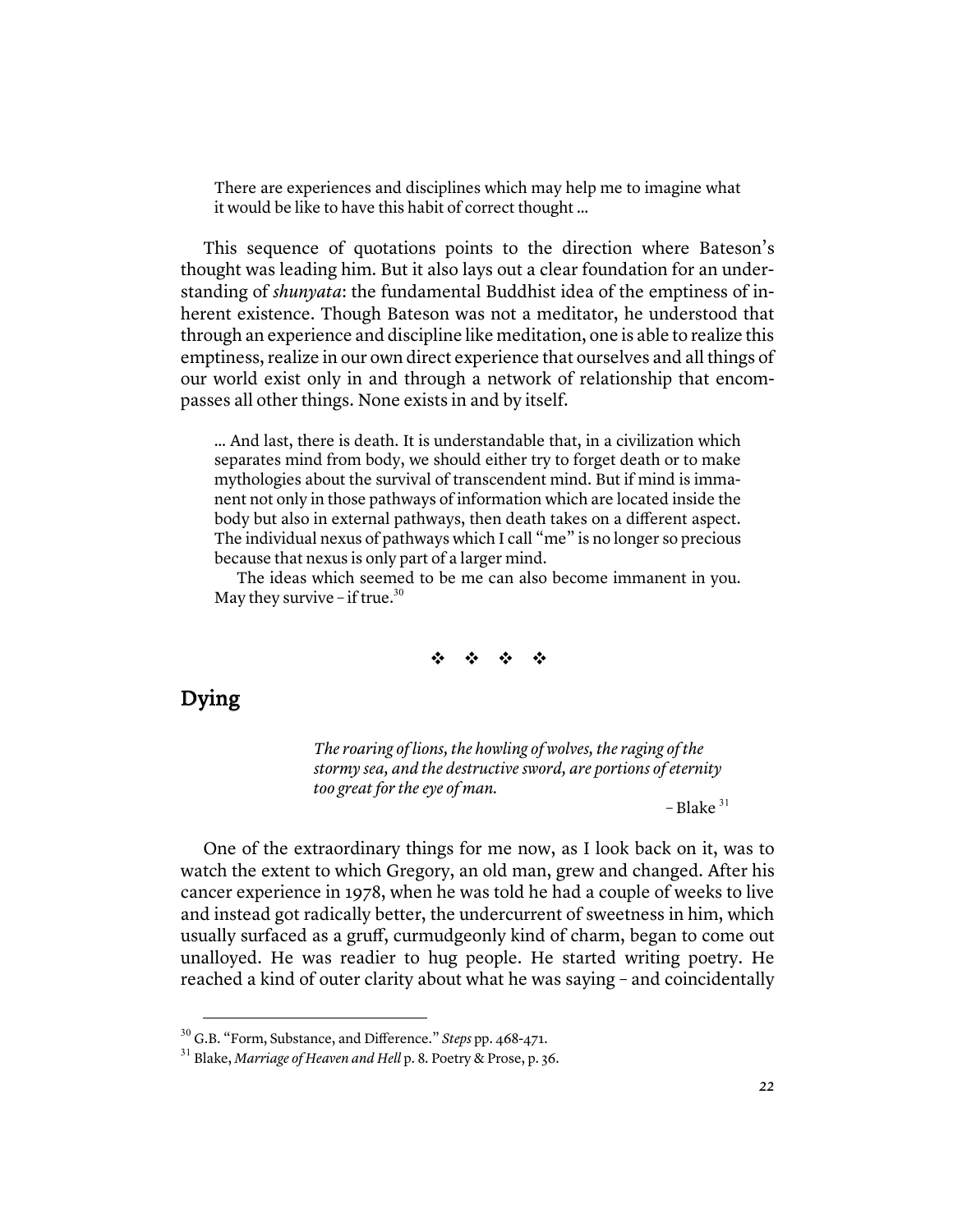his audience became much broader. Before, he was talking to professionals in anthropology, psychology, and so forth; but now all sorts of people were interested.

When I would visit him at Esalen, our old pattern of immediately jumping into long animated discussions of anything and everything was gradually displaced by hours of sitting together, not saying a word, looking at the shifting shapes in the Pacific or in his fireplace, or playing chess. Deep silence that said so much.

In *Mind and Nature*, he finally stated his contribution to the fundamentals of science, paid his dues to William Bateson and the lively and present ghost of Charles Darwin. At Esalen he was beginning to fully focus in on his lifelong interests in aesthetics, poetry, religion, and education. In his 75th and 76th years, he was in some ways ready to cross over into a whole new sphere of activity. And he was just coming round to the view that it is important not only to propagate ideas, but to act on them.

But he found that to act, to change people's minds, is very much an uphill battle, whether it be with a power structure deeply invested in its materialist premises or with seekers after a new age who are invested in no premises. He simply did not have the energy. One advantage he had enjoyed because he had not found his niche until late in life was that people would fight with him, stimulating the creative excitement of intense discussion. But in the last few years, as his belated fame grew, many of those who came to hear the "great man" would not argue and challenge, were too ready to accept "new" ideas without a struggle. So it was difficult to engage at a deep level. He complained that in the "new age," those who see the old premises are bankrupt often move into a kind of anti-intellectual stance that anything goes. "God is not mocked," he quoted from St. Paul<sup>32</sup>: truth is multifaceted, but it is not just anything. What he wanted was not to be misunderstood *and* not to be uncritically admired.

So toward the end of his life there was a new kind of excitement, and at the same time he was very, very tired.

Gregory was a chain-smoker for much of his life. It is ironic that he produced perhaps the most exquisite study ever done on the nature of addiction: first on the special case of alcohol addiction, $33$  then laying the groundwork for seeing how many of the life-and-death social problems we face, the armaments race, economic and ecologic inflation/explosion, etc., can only be understood and handled in the context of addiction.

He had survived episodes of emphysema in 1970 and lung cancer in 1978;

 $32$  Galatians 6:7 "Be not deceived; God is not mocked: for whatsoever a man soweth, that shall he also reap."

<sup>33</sup> G.B. "Cybernetics of 'Self': A Theory of Alcoholism." in *Steps*.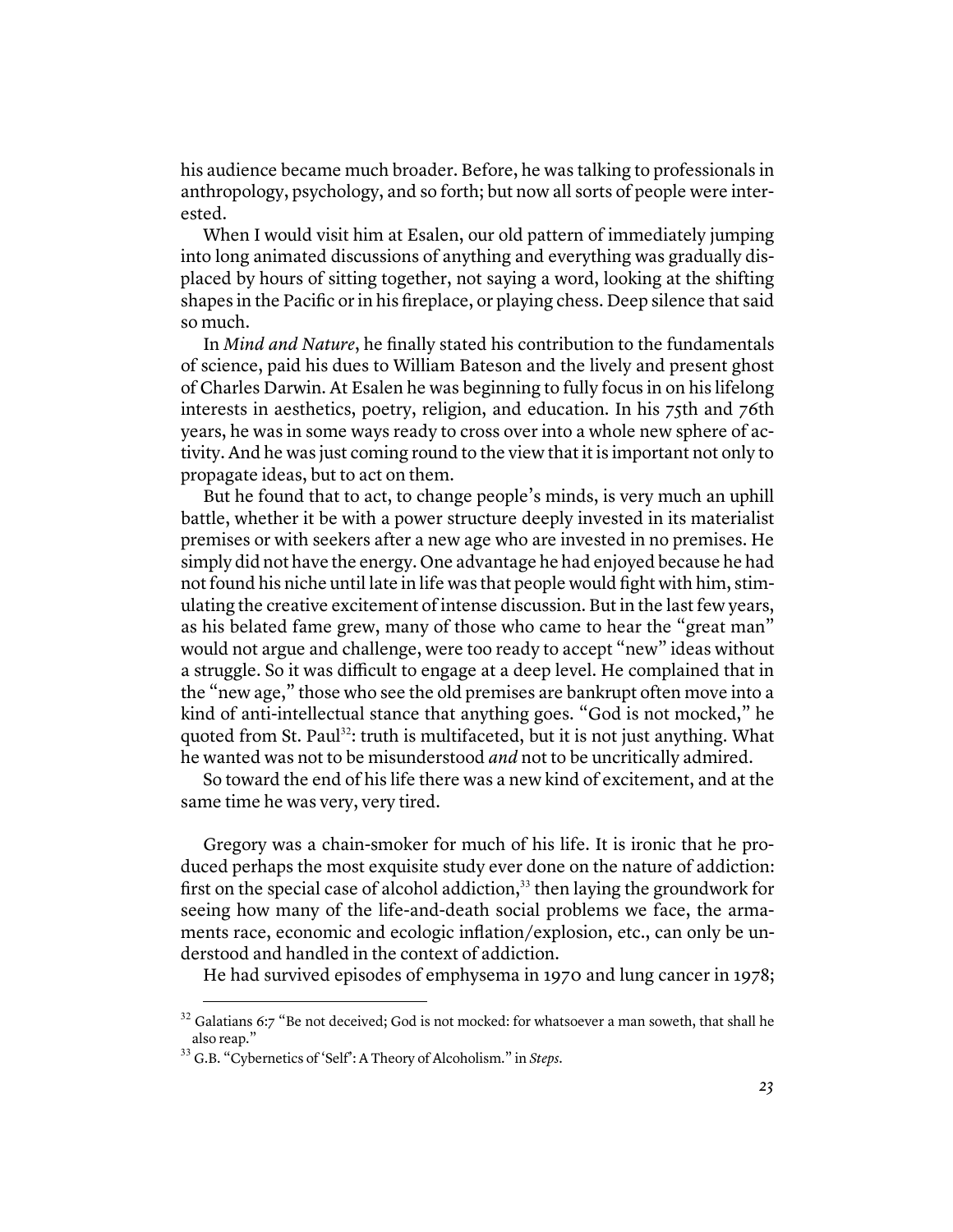during the whole time I knew him (he no longer smoked), he was powering that massive body on a little bit of lung tissue.

I remember how Gregory used to say that coughing was so much work!

I keep seeing a scene that occurred on many of the mornings of my visits to him during his last year. Esalen is famous for its wonderful hot mineral baths, perched on the rocky Big Sur coast. We would walk back uphill from the baths in the crisp air, slowly; Gregory huffing and puffing, stopping, to rest and breathe, cough raucously, survey that magnificent ocean, spit. He would look at me and say "Hm!" nodding his head assertively, "a good one."

Looking out again over the ocean, whose dark, clear-sweeping waves way out to the horizon code so much information we humans will never understand, he would point out some piece of nature, always different (he knew all the plants and animals by name); that indicated the biosphere as we have known it is confronting death too. We saw otters flapping and playing down there with unbelievable grace and ease. But twenty years ago Gregory saw fifty otters out there; today only five. The kelp was thinner and farther out from shore. The birds fewer – smaller numbers and fewer species.

Then he would say something about the importance of death in keeping evolution going – recycling matter, ideas, species, civilizations – no matter how fine they might be they had to get cleared away to make room for the next step, "Lest one good custom should corrupt the world."<sup>34</sup>

Back in Gregory's 1968 conference on the Effects of Conscious Purpose on Human Adaptation, Anatol Holt said:

"All of you will probably remember the disaster that took place in Florence with the floods and the great damage that was done to those stored artworks. I had very mixed feelings about it. I thought, from a certain point of view, that it could well be regarded as good rather than bad; that is – yes, it's an occasion for mourning, but on the other hand, it also makes room. You know, there can only be so many masterpieces in the world, quite apart from the physical space in which they're stored, and new masterpieces must be produced, ones whose relations to your old masterpieces are perhaps hard to understand."

Gregory lifted up the blackboard eraser. "You can't live without this."

"Yes, that's right."

"Which is death."<sup>35</sup>

The otters may have belonged to a dying world, but God how they played! Tossed about by the powerful surf, flipping and swinging around – tossed again

<sup>34</sup> Tennyson, *Idylls of the King*.

<sup>35</sup> Mary Catherine Bateson, *Our Own Metaphor*, Knopf, 1972, p. 310.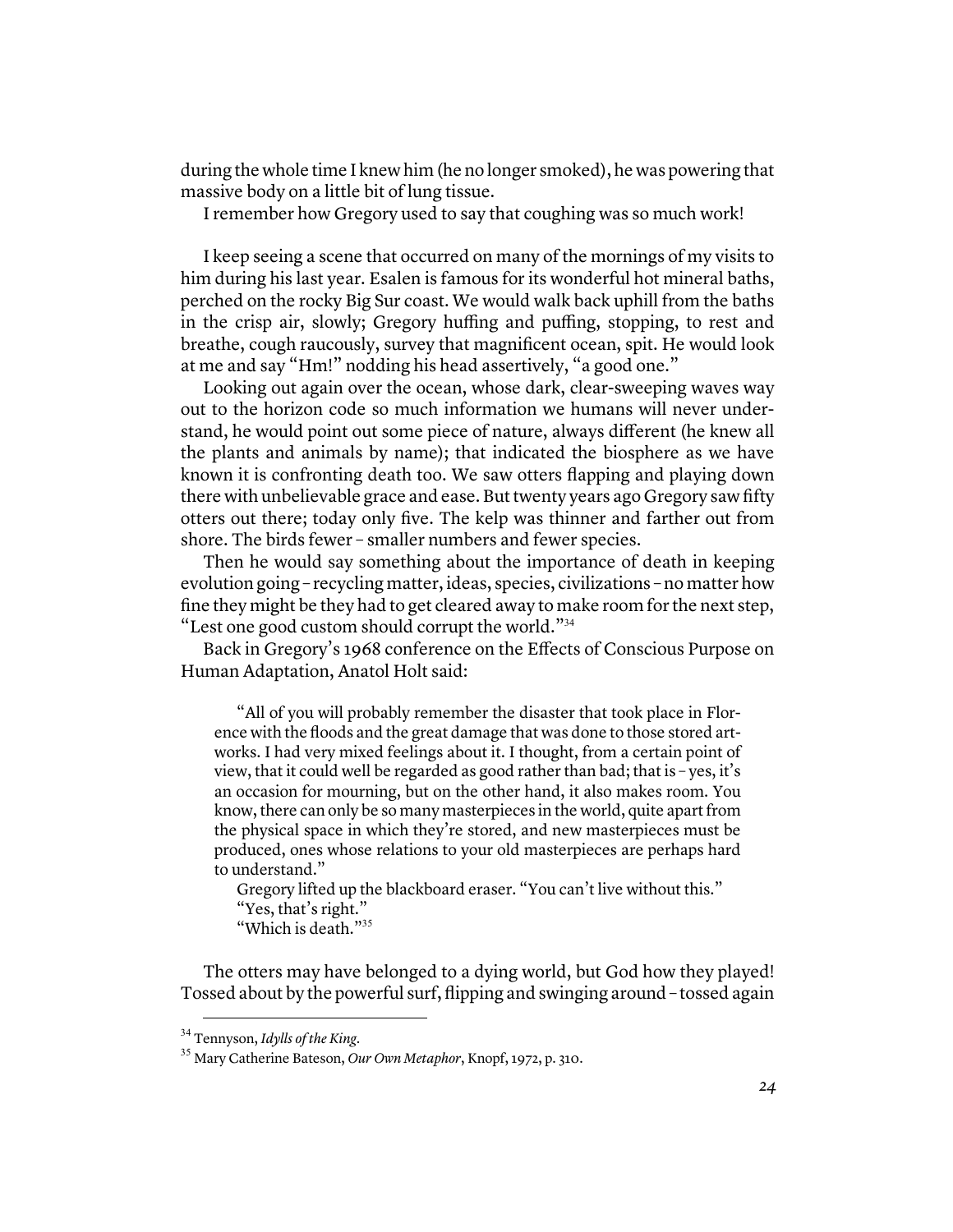and again onto the jagged rocks, they bounced off, ready for more. "They don't give a damn for the rocks!" he said, with that special grin he used for indicating that here was a beautiful little piece of data, something to be admired out there in the world, the toughness and grace of a living organism.

It was that particular grin and tone of voice that was the essence of Gregory Bateson.

On June 11, 1980, Gregory's doctor, Michael Stulbarg, telephoned to say Gregory had been admitted to the hospital. The diagnosis was pneumonia. It was expected he'd be released soon. But what developed instead was a monthlong final illness. A small group of family and friends came together daily to help his wife, Lois, tend him. Halfway through that time it became clear that Gregory was dying. Finally he was moved to the San Francisco Zen Center where he spent his last days.<sup>36</sup>

At first he was nicely tucked into his bedclothes (the hospital could never find a bed big enough for him!), very tired but joking and carrying on as himself. Then the unexplained pain he had been suffering from hit him full on. For days it continued, plus the effects of drugs; he transformed into a giant naked tormented figure from the Old Testament, heaving and crying out, "Oh my! … Oh my! …" in a voice that was ripping our hearts. Pounding tides of pain alternated with times of relief and quiet smiling that would come through like dazzling sunshine in the middle of it all. It was as if the earth's rotation had speeded up tremendously, so that the sun seemed to go whirling around – mild days and terrible freezing nights every half hour. Exhausting!

There was incredible passion there: primitively real. I found myself wishing I could take on some of that pain for him. But somehow, Gregory's going did not seem wrong or evil or depressing (as it had during his illness 2½ years before, when it clearly was not yet time).

Lois, who was such a courageous and calm presence, holding it all together, orchestrating the right kind of support for Gregory, said, "If we can only learn to act as if it's a beneficent universe, everything changes."

And that was so. In *Mind and Nature*, Gregory had written,

I surrender to the belief that my knowing is a small part of a wider integrated knowing that knits together the entire biosphere of creation.<sup>37</sup>

There was no way I could sit and watch him lying there without confronting

<sup>&</sup>lt;sup>36</sup> Mary Catherine Bateson tells very movingly the story of Gregory's death and the days before and after in "Six days of dying,"' *CoEvolution Quarterly*, Winter, 1980.

<sup>37</sup> G.B. *Mind and Nature*, p. 88.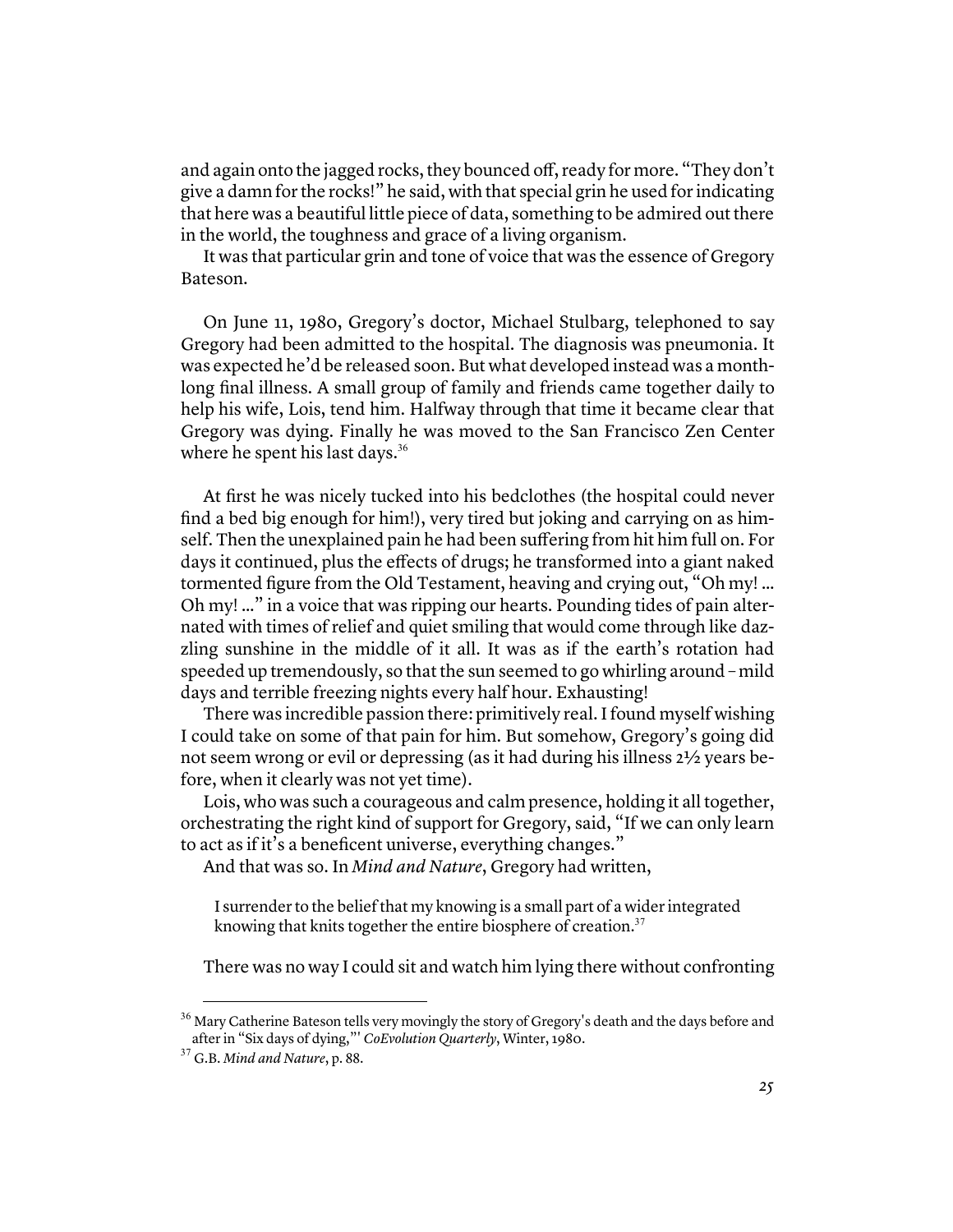my own death, whatever shape it may take. I would slip into feeling myself inside his flesh and bones.

One of the first pieces of data he socked me with when I was his student was Blake's 11th *Job* engraving, showing Job squirming on his bed of undeserved pain. "My bones are pierced in me in the night season & my sinews take no rest … Why do you persecute me as God and are not satisfied with my flesh? … Oh, that my words were printed in a Book, that they were graven with an iron pen & lead in the rock for ever …"<sup>38</sup> With Gregory's encouragement, I ended up devoting months and then years to exploring all the levels of meaning in those 21 *Job* pictures, that supreme myth of what suffering is all about. And here was the old man himself, suffering through it in the flesh, and there wasn't a damn thing I could do but help with the feeding and cleaning of him, and witness. Play music for him.

Suzuki Roshi, the founder of Zen Center, once said, "You learn best from things that are dying."

As they slip away, the dying often become like infants again in the sense that they are nurtured and cleaned by their children, whom they once nurtured and cleaned. But there was something deeper here. As the pain receded and his breath slowed and quieted over the last days, there was an element of exploration and even play in him. He had a way of examining his hand as though it were a brand new thing in the world. Quietly exploring his new body-of-adying-person.

And again like a baby or small child, he seemed to command, or focus, a kind of extraordinary vibrancy that defined a much bigger space than his body.

I asked him, "What's it like where you are, Gregory?"

"Well, everything's very simple." Big smile.

The sweetness of those smiles was beyond any beauty I had ever seen.

But also the ugliness. Both poles, very close together.

A weary Lois said one day that Gregory, even lying there moaning and semiconscious, was still teaching us.

It was during this time that some of us began seriously practicing zazen. In my own continuing education in "what it's all about," this was very significant. The principal gap left in Gregory's work was this: he showed what's wrong with our conventional dualistic way of thinking, and he articulated the benchmarks of what a better kind of thinking, a better kind of science, might look like. But

<sup>38</sup> *Book of Job* 30:17, 19:22.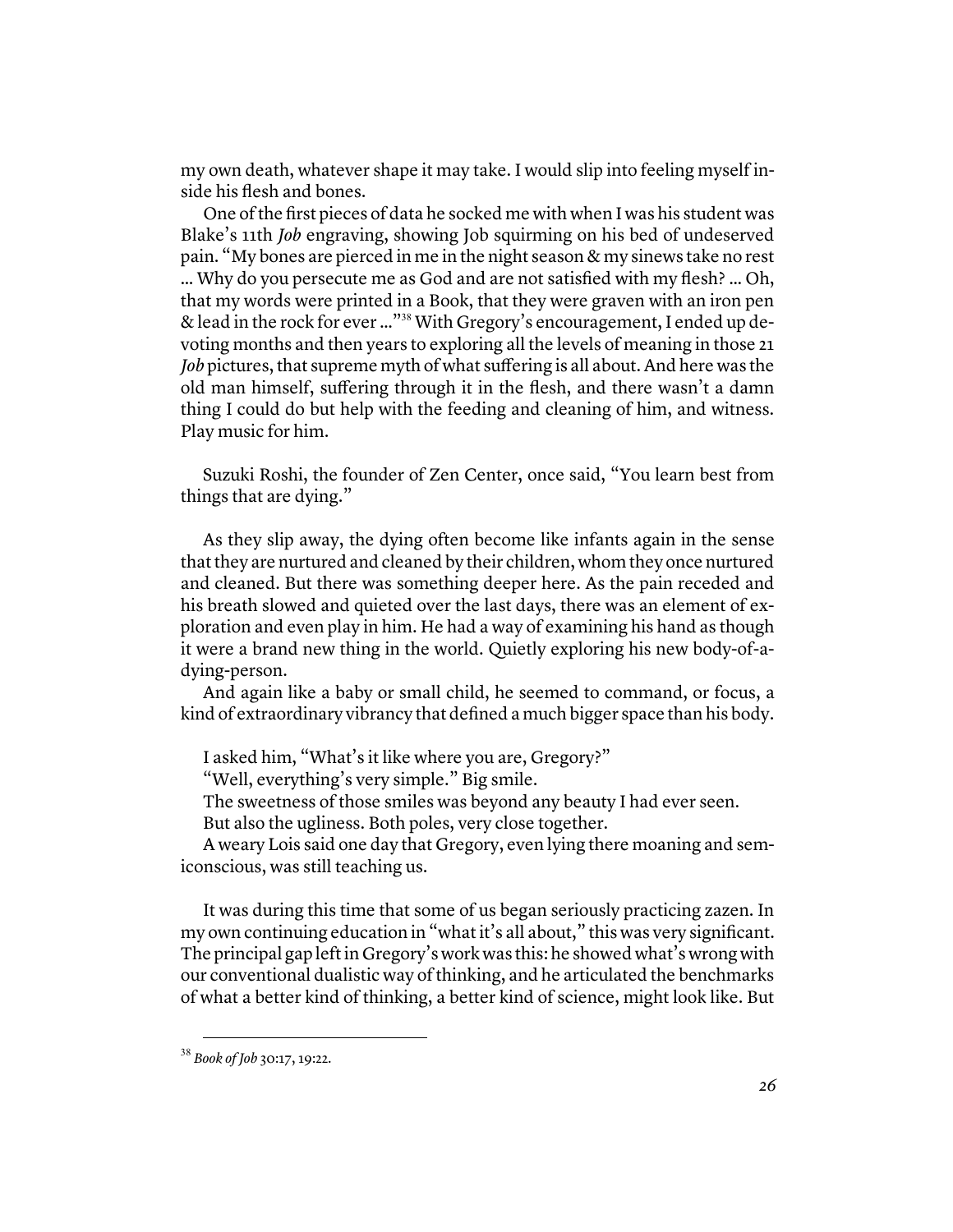what's missing is the technology: *how*, once we are adults, to shift our context of thinking. This is just the piece supplied by Zen, which is systematic, practical training in non-dualism. I don't think it was at all accidental that the Zen folks in San Francisco were so attracted to Gregory; or that he, though not a Buddhist, was so attracted to them; or that he and Lois chose to place himself in their hands as the fittest way to take care of his dying. They had a quality of being right *with* whatever was happening: rigorous precision *and* open-endedness. It seemed that perhaps his going out in that particular place was a manner of pointing at the next step in the work.

In his last couple of weeks, Gregory found speaking difficult and tiring. His throat was clogged, articulation weak, thoughts did not come out "organized." Yet there was a great deal communicated, a sense of peeking around the corner of death, telling us things, with few words, but with eyes and smiles more strongly than ever. Saying good-bye to each person in a special way.

Everyone present during those intense days has their own sense of what it all meant.

He seemed to have lost the ability to make ordinary talk, but kept very much intact his way of talking in multi-connective metaphors that establish some truth and simultaneously poke fun at it.

He asked me, "How do you get off the side of this when you can't get off the side?"

"Of the bed, Gregory?" – falling for it.

"Of life." Big smile.

One night some people came in with the Governor of California, who himself was a friend and student of Gregory's. As they left the room together, Gregory quietly cackled, "They're all in a procession … out of body!" Here was this dying man, muzzy and fatigued, yet his impish grin intact, making fun as usual of transmigration and other supernatural beliefs about death. Many times over the years he said that when you're dead you're dead; living on in the sense that your molecules recycle to the maintenance of the biosphere and your ideas to the

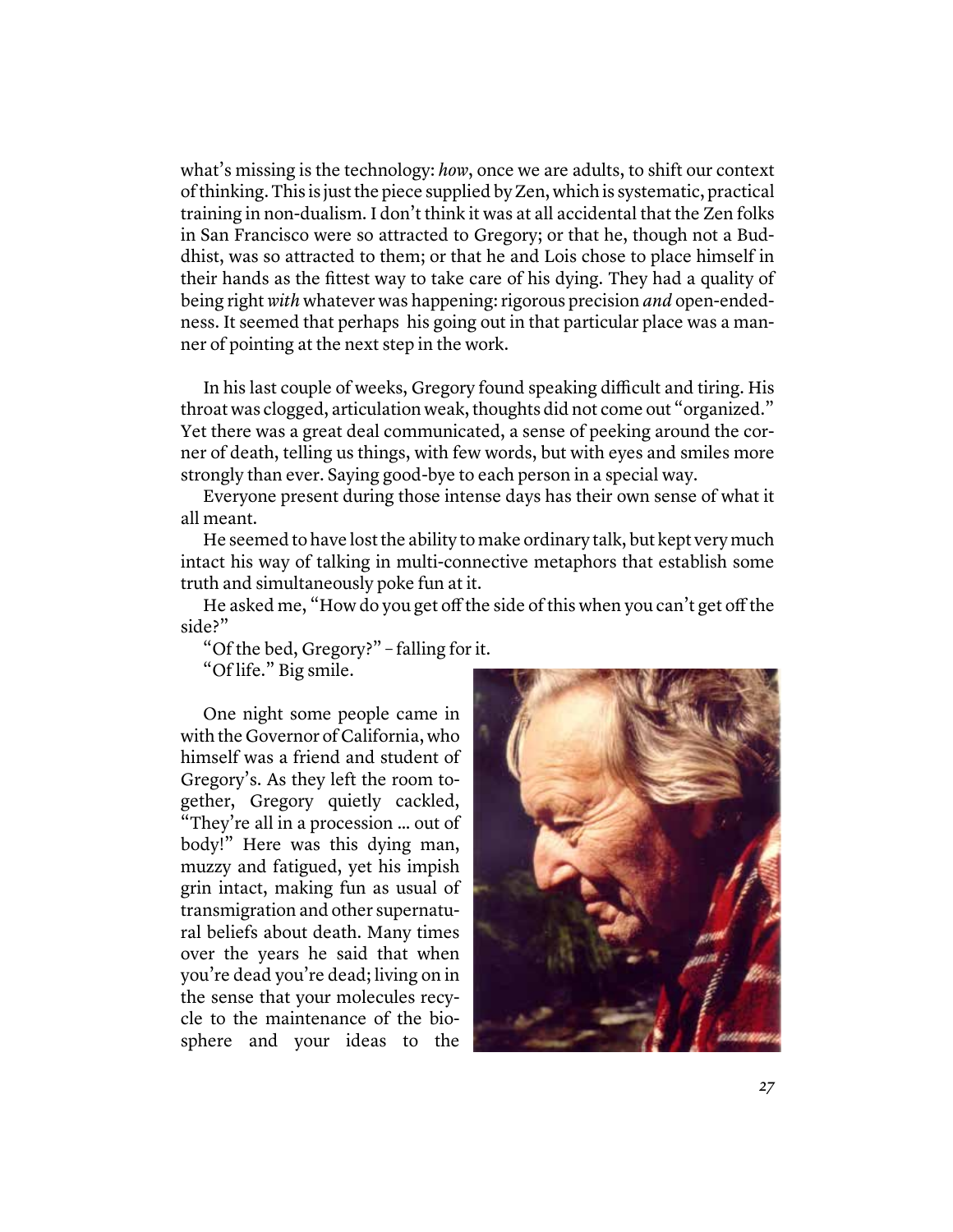maintenance of culture. The supernatural and miracles, he liked to say, "are a materialist's attempt to escape from his materialism."

Yet there was another moment, the morning before his death, when he whispered in an arresting tone that evoked complete sincerity, "I think this visit is about over."

He asked me, "Can you speak at the end?" "Yes, Gregory?" I felt like a little boy. "Good, because I can't."

My good-bye with Gregory was an endless hour of reverberating silence, smiling, seeing, pointing. The intensity of that finger pointing at me dwarfs any other experience of my life. I was reminded of the spot on Michelangelo's ceiling where the Elohim's finger points towards Adam's across a little empty gap that seems alive with a million volts of electricity. And that phrase that identifies Zen: direct pointing at the human mind; a finger direct to the human heart. Some kind of pouring was going on. I still don't know how to say it.

Gregory Bateson is not important. What is important is breaking free from the self. What is important is breaking free from our idea of who we are. The power boys in the world's capitals are not, I think, living out of a conscious desire to kill us all. They are living desperately, out of a fearful feeling of entrapment. "They are doing it, so we have to do it;" and the boys on the other side are saying, "They are doing it, so we have to do it." There is a deep relationship between such desperation and the world-eating greed we see around (and in) us. To break free from the glue means to break free from piety-in-the-sky, belief that the rules of life, the axioms, are such and such and we have "no choice" but to play the game out to the end. (Blake's phrase for it was "mindforged manacles"). We can die and break free. But perhaps we don't need to die in order to pour our little-selves out into the larger system that holds us, into the pattern that connects. What is important is to "realize that all this stuff is description," and slip out, each in our own way, from our tiny ideas of who we are.



#### *The Gentle, the Penetrating (Wind, Wood).*

I think, finally, of Gregory's ashes in their little cardboard box. A long line of us trailed down to the tide pools below the big house at Esalen. We were scattered over the rocks like those flocks of sea-birds Gregory used to watch on his slow walks up from the baths. Here there was quite a flock of us. Reb, the Zen priest, opened the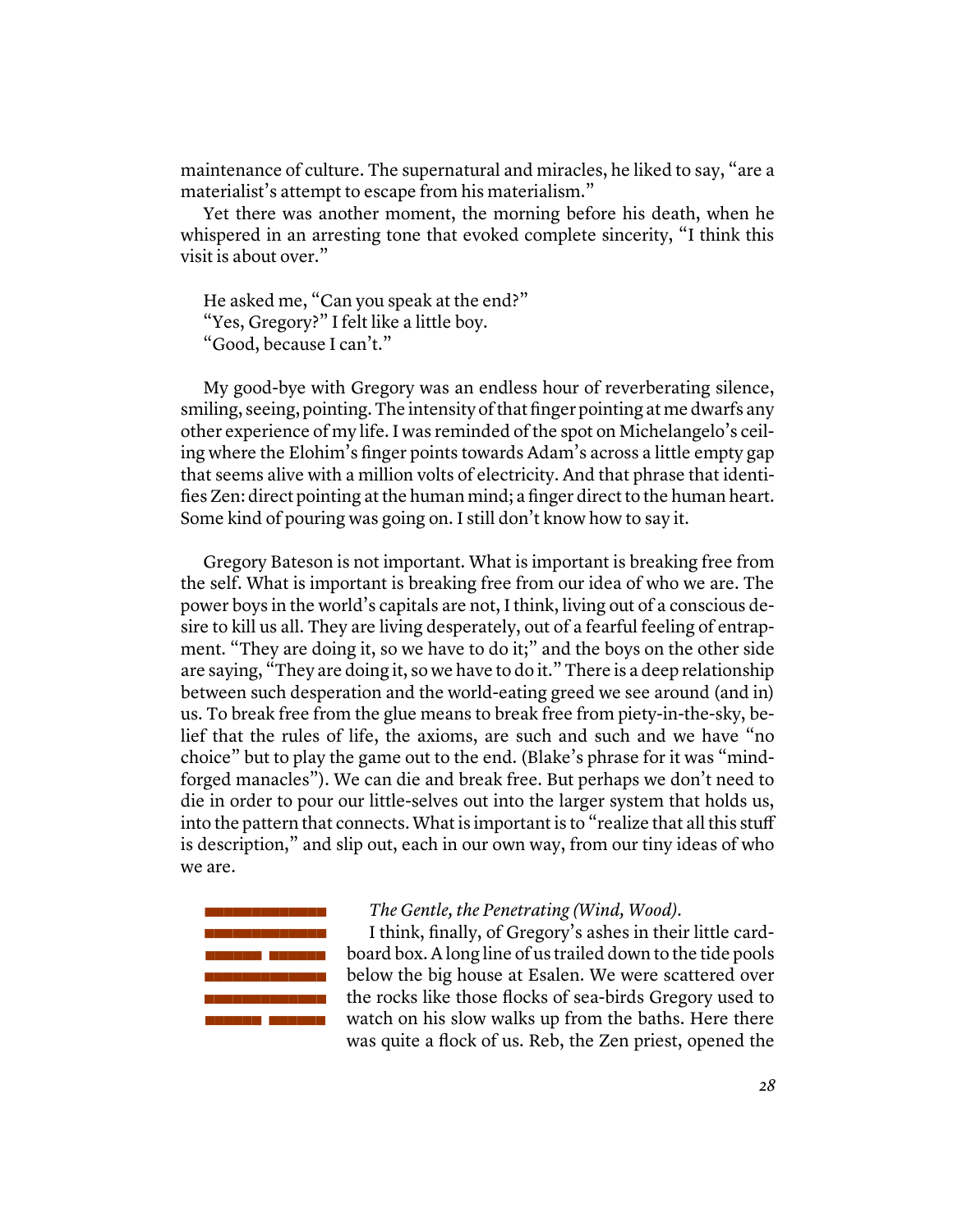box and poured some of the ashes out to the ocean. But just then a wind came up and blew the fine powdery white stuff right in our faces. Particles of Gregory clung to hair, eyebrows, moustaches, as we climbed back up the cliff.

v v v v

© 1981, 2018 by Stephen Nachmanovitch, all rights reserved. www.freeplay.com

This article was first published in *CoEvolution Quarterly*, (1982) and reprinted in *Leonardo* (MIT Press, 1984). German translations published in *Bevußtseins (R)evolution*, ed. Rudiger Lutz (Julius Beltz Verlag, 1983) and *Pläne für eine menschliche Zukunft* (1988).

An improvisational musician and the author of *Free Play* and *The Art of Is*, Stephen Nachmanovitch, PhD, performs and teaches internationally at the intersections of multimedia, performing arts, ecology, and philosophy.

# Bibliography:

- Bateson, Beatrice, *William Bateson, Naturalist*, Cambridge University Press, 1928.
- Bateson, Gregory, *Naven*. Stanford University Press, 1936/1958.
- Bateson, Gregory, and Margaret Mead, *Balinese Character.* New York Academy of Sciences, 1942.
- Bateson, Gregory, *Percival's Narrative*. Stanford University Press, 1961.
- Bateson, Gregory, and Jurgen Ruesch, *Communication: The Social Matrix of Psychiatry.*  Stanford University Press, 1968.
- Bateson, Gregory, *Steps to an Ecology of Mind.* Chandler/Ballentine. 1972.
- Bateson, Gregory, "The thing of it is" in *Earth's Answer*, Lindisfarne/Harper & Row, 1977, p. 146